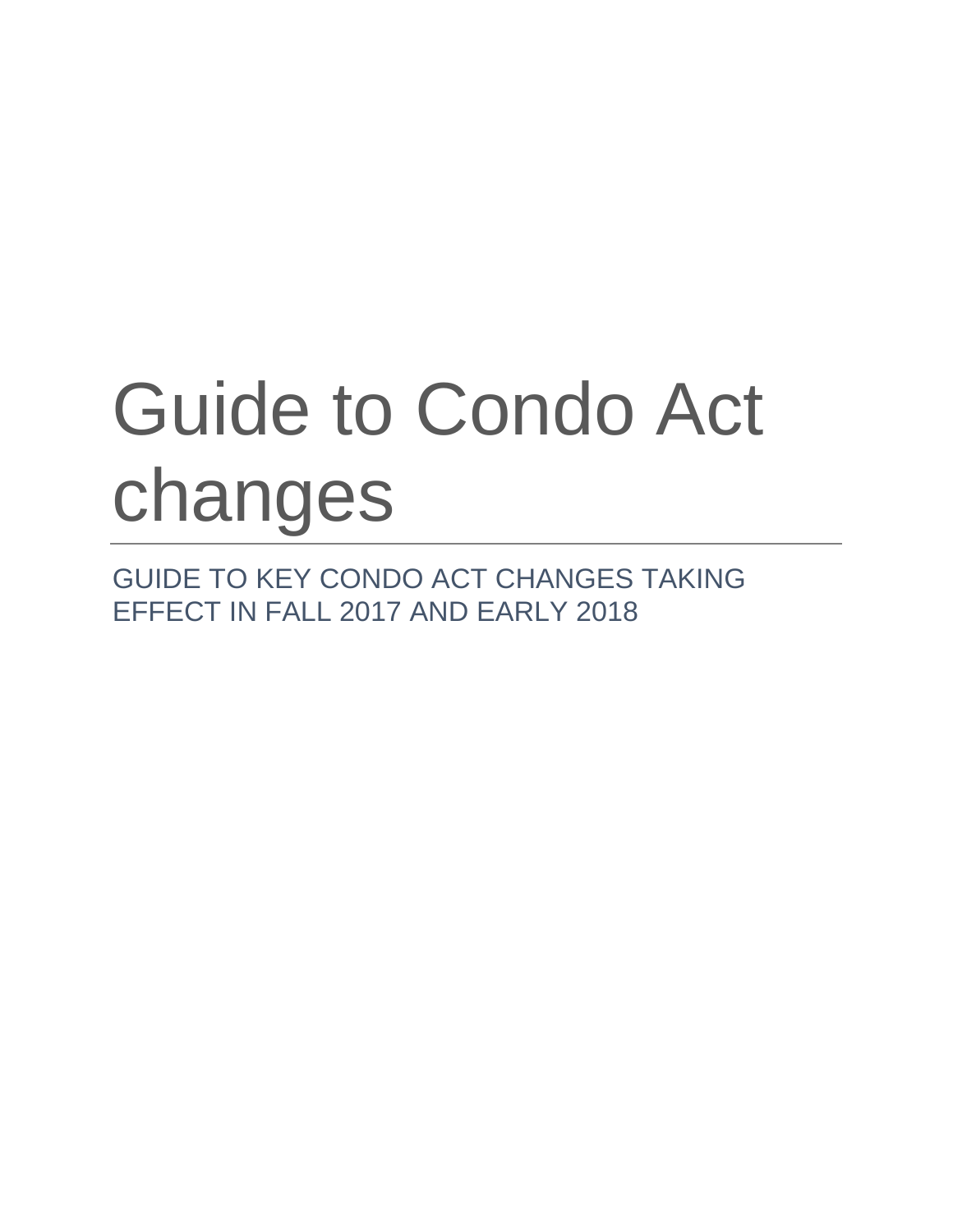# **Contents**

| L. |    | Communications by corporations to owners and mortgagees. 3                    |
|----|----|-------------------------------------------------------------------------------|
| Α. |    |                                                                               |
| В. |    |                                                                               |
|    | 1. |                                                                               |
|    | 2. |                                                                               |
| Ш. |    | Mandatory Disclosures and Training for Condominium Board                      |
|    |    |                                                                               |
| А. |    |                                                                               |
|    | 1. | Timing and process for disclosures by candidates for director positions  6    |
|    | 2. |                                                                               |
|    | 3. | What candidates for director positions and sitting directors must disclose  7 |
| В. |    |                                                                               |
|    | 1. |                                                                               |
|    | 2. |                                                                               |
|    | 3. |                                                                               |
|    |    |                                                                               |
| А. |    |                                                                               |
|    | 1. |                                                                               |
|    | 2. |                                                                               |
|    | 3. |                                                                               |
| В. |    |                                                                               |
|    | 1. |                                                                               |
|    | 2. |                                                                               |
|    | 3. |                                                                               |
| C. |    |                                                                               |
| D. |    |                                                                               |
| Е. |    |                                                                               |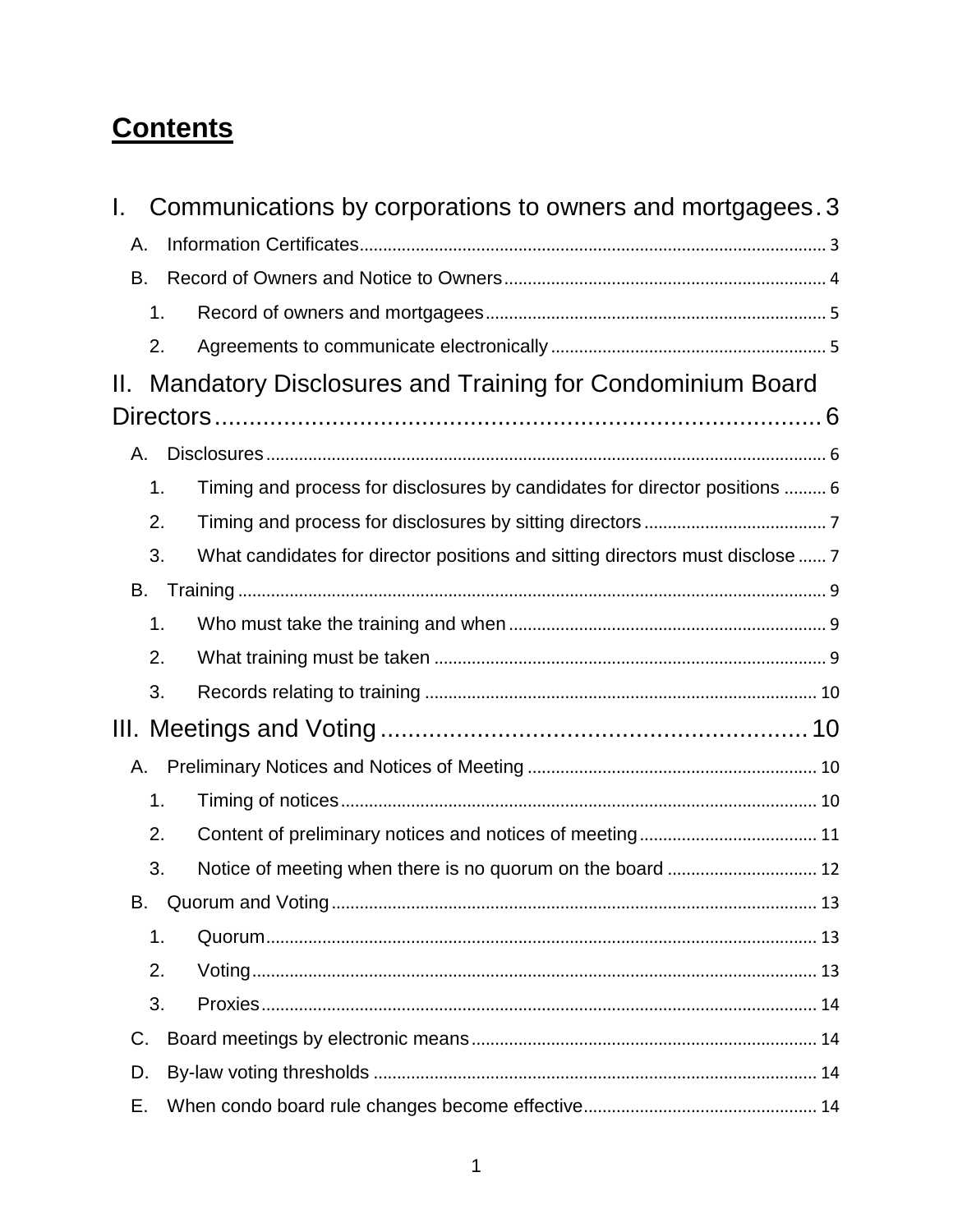| F.            |                                                                     |  |
|---------------|---------------------------------------------------------------------|--|
|               |                                                                     |  |
| Α.            |                                                                     |  |
| B.            |                                                                     |  |
| $\mathbf 1$ . |                                                                     |  |
| 2.            | Minimum retention period for proxies, ballots, and other records 16 |  |
| 3.            |                                                                     |  |
| 4.            |                                                                     |  |
| C.            |                                                                     |  |
| $\mathbf 1$ . |                                                                     |  |
| 2.            |                                                                     |  |
| 3.            |                                                                     |  |
| 4.            |                                                                     |  |
| 5.            |                                                                     |  |
| 6.            |                                                                     |  |
| 7.            |                                                                     |  |
| D.            |                                                                     |  |
| V.            |                                                                     |  |
| Α.            |                                                                     |  |
| В.            |                                                                     |  |
| C.            |                                                                     |  |
| D.            |                                                                     |  |
| Е.            |                                                                     |  |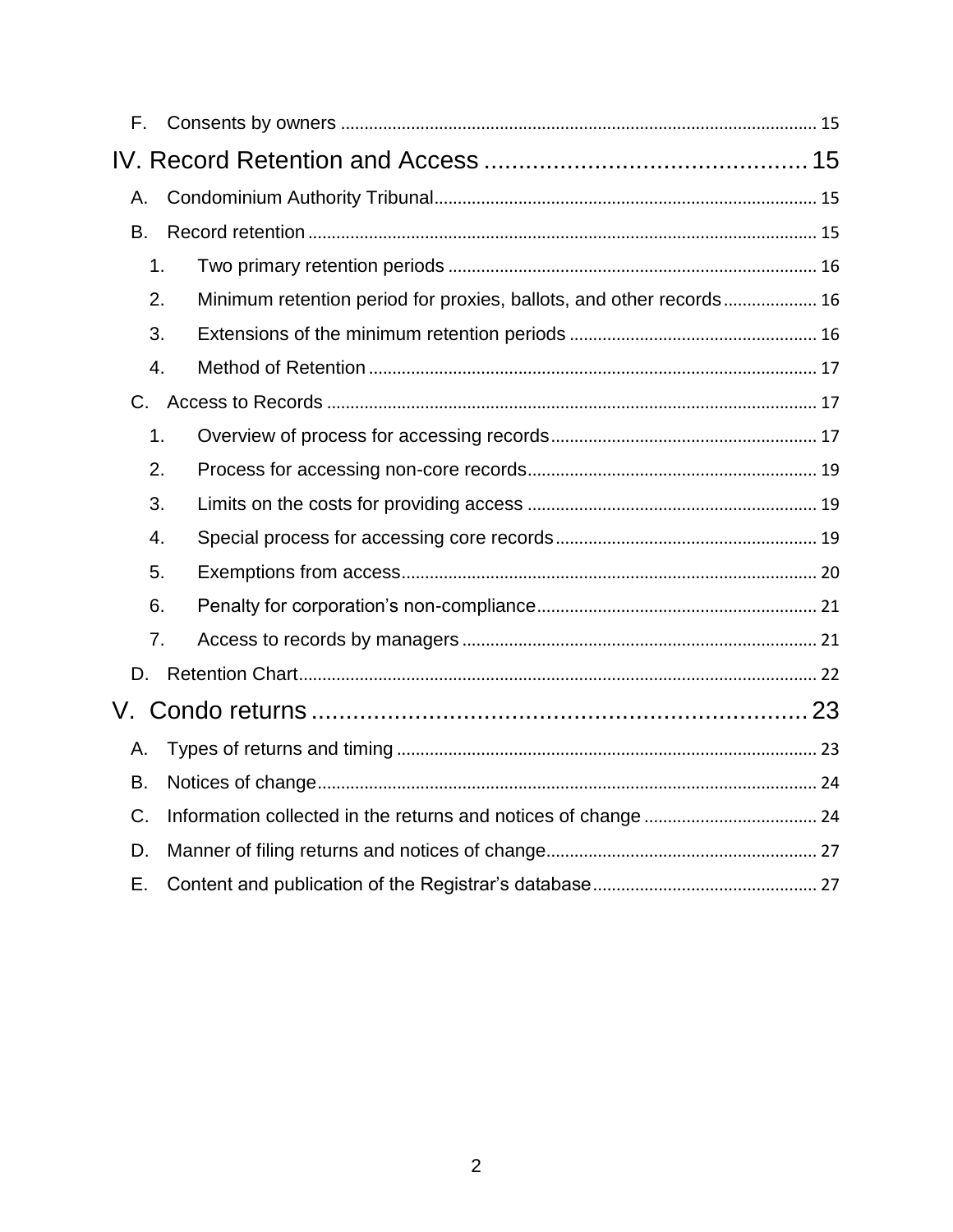This guide provides a summary of some of the key changes in the [Condominium Act,](https://www.ontario.ca/laws/statute/98c19) 1998 ("Condo Act") and the accompanying [General Regulation](https://www.ontario.ca/laws/regulation/010048) (O. Reg. 48/01) that came into force on November 1, 2017 or will come into force in early 2018. This guide does not summarize all of the Condo Act and regulatory changes. For complete information on what came into force on November 1, 2017 or January 1, 2018 and what is coming into force in early 2018, please consult the official versions of the [Condo Act,](https://www.ontario.ca/laws/statute/98c19) [O. Reg. 48/01,](https://www.ontario.ca/laws/regulation/010048) O. Reg. 179/17 and O. Reg. 377/17 on the [e-Laws website.](https://www.ontario.ca/laws) This guide also does not reflect the complete technical scope of the changes it summarizes. For details about the changes that are not addressed in this guide, please consult the official versions of the [Condo Act,](https://www.ontario.ca/laws/statute/98c19) [O. Reg. 48/01,](https://www.ontario.ca/laws/regulation/010048) [O. Reg. 179/17](https://www.ontario.ca/laws/regulation/170179) and [O. Reg. 377/17](https://www.ontario.ca/laws/regulation/170377) on the [e-Laws website.](https://www.ontario.ca/laws)

**This guide is provided for information purposes only and is not legal advice. It is not intended to replace the Condo Act or its regulations, and reference should always be made to the official version of the legislation. Although we endeavour to ensure that the information in this guide is as current and accurate as possible, errors occasionally do occur. You are encouraged to review the relevant provisions in the Condo Act and accompanying regulations.**

## <span id="page-3-0"></span>**I. Communications by corporations to owners and mortgagees**

## <span id="page-3-1"></span>**A. Information Certificates**

As of November 1, 2017, condominium corporations are required to send out three different types of "information certificates" to owners, using mandatory forms developed by the Ministry of Government and Consumer Services and posted on [the government's](https://www.ontario.ca/search/land-registration?sort=desc&field_forms_act_tid=condominium)  [website:](https://www.ontario.ca/search/land-registration?sort=desc&field_forms_act_tid=condominium)

1. A "periodic information certificate" (PIC) must be sent to owners at least twice in a corporation's fiscal year: within 60 days of the end of the first fiscal quarter and 60 days of the end of the third fiscal quarter. The PIC contains information for owners about the condominium corporation's board, finances, insurance, reserve fund, legal proceedings, and other matters. Some of the information that must be included in the PIC is based on information that must already be included in status certificates, which are typically provided to purchasers (see s. 76 of the Condominium Act). The information in the PIC must be current as of the last day of the quarter before it is sent out (either the last day of the first or the third fiscal quarter). Please see the [PIC form](https://files.ontario.ca/periodic_information_certificate_en.pdf) and [s. 11.1 of O. Reg. 48/01](https://www.ontario.ca/laws/regulation/010048) for details on what information must be included in the PIC.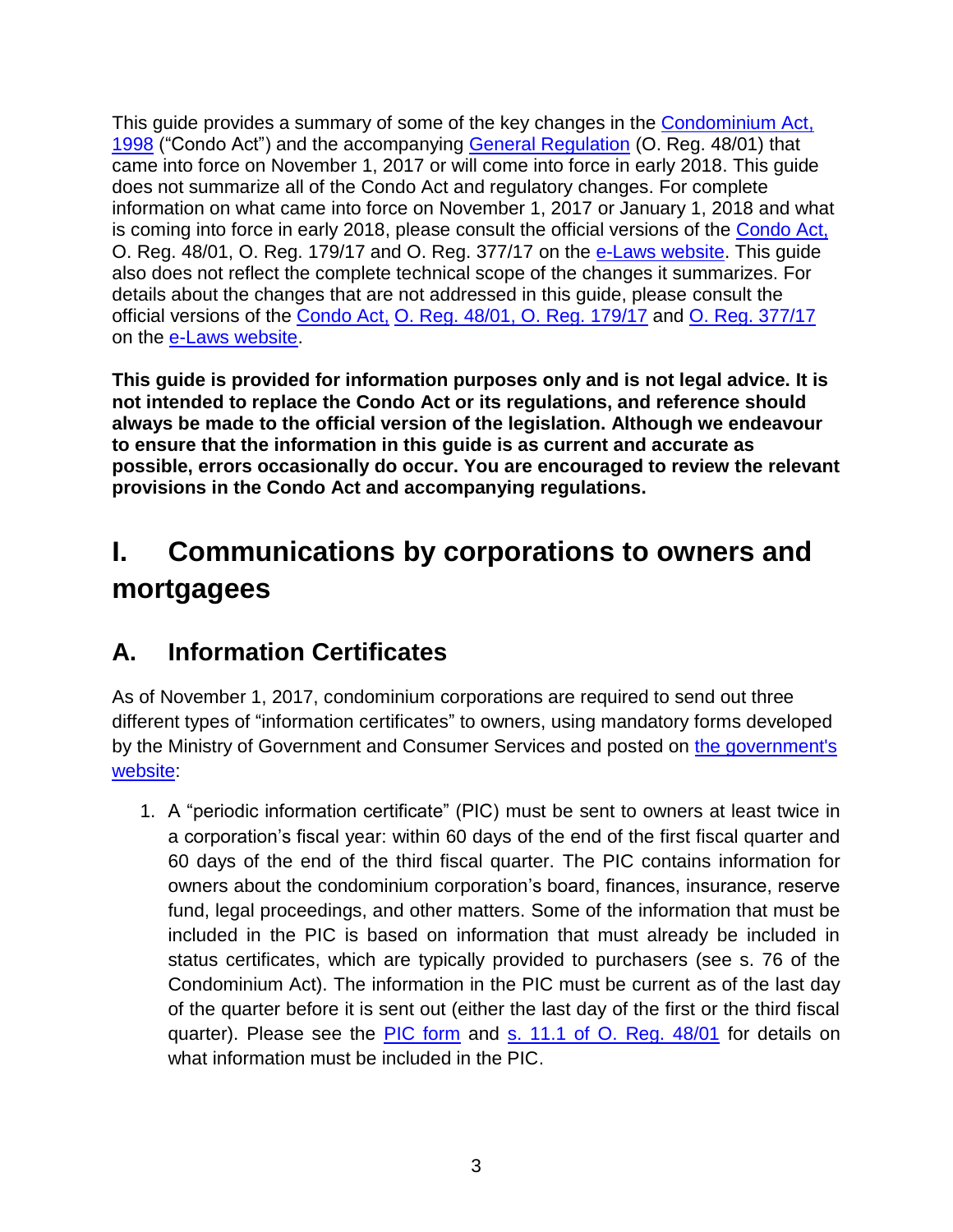- 2. A "information certificate update" (ICU) must be sent to owners when certain events trigger the need for an update, for example, when there is a change in the directors on the board. Please see the [ICU form](https://files.ontario.ca/information_certificate_update_en.pdf) and [s. 11.2 of O. Reg. 48/01](https://www.ontario.ca/laws/regulation/010048) for details on what events require an ICU to be sent.
- 3. A "new owner information certificate" (NOIC) must be sent to all new owners, containing information from the most recent PIC and any subsequent ICU that were sent to owners. Please see the [NOIC form](https://files.ontario.ca/new_owner_infromation_certificate_en.pdf) and [s. 11.3 of O. Reg. 48/01](https://www.ontario.ca/laws/regulation/010048) for details.

Corporations are allowed to distribute information certificates through a website, as long as a notice of online posting is sent to owners using the mandatory Notice of Online Posting of Information Certificate form. Information certificates and notices of online posting would have to be sent to owners using the allowed communication methods set out in ss. 47 and 54 of the Condominium Act.

Condominium corporations can pass by-laws to require that a PIC or ICU be sent on a more frequent basis (in those cases, the information must be current as of the date set out in the by-law). A copy of the most recent PIC and any subsequent ICU would also need to be made available at the Annual General Meeting.

Condominium corporations that have held a turnover meeting under s. 43 of the Condo Act can exempt themselves from the information certificate requirements for any given fiscal year, provided that the owners of 80% of the units agree by way of consent. See [s. 11.4 of O. Reg. 48/01](https://www.ontario.ca/laws/regulation/010048) for details.

For more detail on the timing and content of information certificates, see [s. 26.3 of the](https://www.ontario.ca/laws/statute/98c19)  [Condo Act](https://www.ontario.ca/laws/statute/98c19) and [ss. 11.1 to 11.5 of O. Reg. 48/01.](https://www.ontario.ca/laws/regulation/010048)

## <span id="page-4-0"></span>**B. Record of Owners and Notice to Owners**

As of November 1, 2017, there are new requirements for how the corporation's record of owners and mortgagees is created and maintained, and for how notices should be delivered to owners and mortgagees. This includes new requirements around agreements by owners and mortgagees to receive notices from the corporation electronically. See new [ss. 46.1 and 47 of the Condo Act.](https://www.ontario.ca/laws/statute/98c19)

Changes or updates to the record of owners and mortgagees after November 1, 2017, would have to proceed under the new provisions.

Details regarding how owners and mortgagees can get added to the corporation's record, and how owners and corporations can agree to communicate electronically, are set out in new [ss. 12.3 to 12.7 of O. Reg. 48/01.](https://www.ontario.ca/laws/regulation/010048)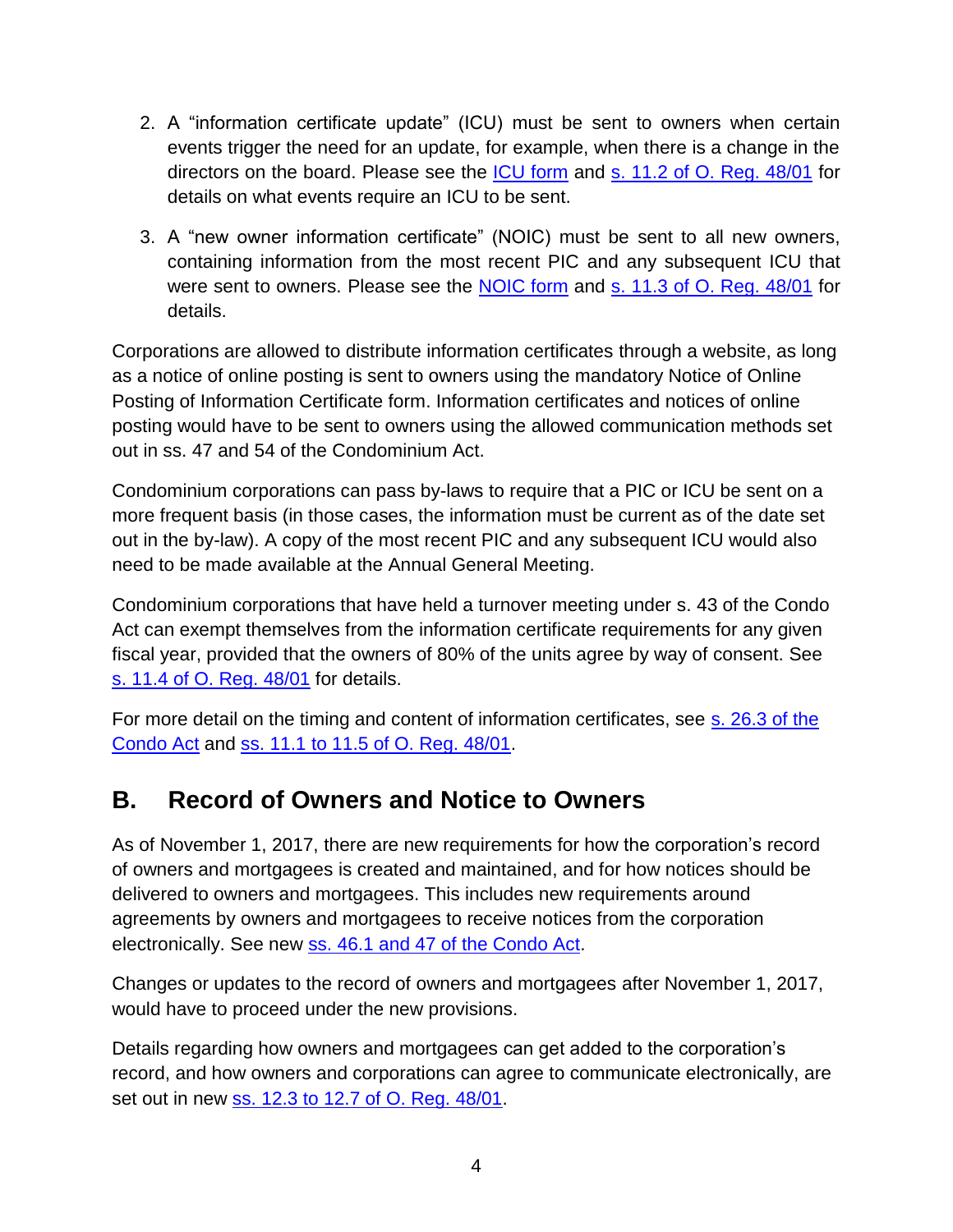## **1. Record of owners and mortgagees**

<span id="page-5-0"></span>New owners must give notice in writing to the corporation setting out the owner's name and identifying the owner's unit, as soon as possible after becoming an owner and in any event no later than 30 days after becoming an owner. The same provision applies to owners of common interests in a common elements condominium corporation. The owner can also choose to identify an address for service to be included in the record of owners. The corporation will then be obligated to maintain this information in the record of owners and mortgagees, along with any agreement with the owner to receive notices electronically. The Condo Act also gives mortgagees a right to be included in the corporation's record of owners and mortgagees in certain cases, and if proper notice is given. See [s. 46.1 of the Condo Act](https://www.ontario.ca/laws/statute/98c19) and ss. 12.3 to 12.6 [of O. Reg. 48/01](https://www.ontario.ca/laws/regulation/010048) for more detail.

Owners and mortgagees can identify their units to the corporation in a number of different ways, including by using optional [forms available on the government's website.](https://www.ontario.ca/search/land-registration?sort=desc&field_forms_act_tid=condominium) Similar options apply to owners of common interests in a common elements condominium corporation. For more detail on the different ways that owners and mortgagees can identify their units and interests, see the [Notice Relating to Record of](https://files.ontario.ca/notice_relating_to_record_of_owners_en.pdf)  [Owners](https://files.ontario.ca/notice_relating_to_record_of_owners_en.pdf) and [Notice Relating to Record of Mortgagees](https://files.ontario.ca/notice_related_to_record_of_mortgagees_en.pdf) forms on the government's website, [s. 41.6 of the Condo Act,](https://www.ontario.ca/laws/statute/98c19) and ss. [12.3 and 12.5 of O. Reg. 48/01.](https://www.ontario.ca/laws/regulation/010048) Corporations have the option of serving notices to owners at the address for service or at the owners unit. If an owner wants to require the corporation to send notices to the owner's address for service and not the owner's unit, the owner must make a separate request in writing to the corporation. See  $s. 47(4)$  of the Condo Act for more detail.

The developer (i.e., the "declarant") who is the first owner of a condominium property's units (or the common interest in a common elements condominium corporation) immediately after the condominium is registered is also required to identify all of the units in the property using a combination of full addresses and legal descriptions. For more detail on developers are required to identify the units, see s. [12.3 of O. Reg.](https://www.ontario.ca/laws/regulation/010048)  [48/01.](https://www.ontario.ca/laws/regulation/010048)

## **2. Agreements to communicate electronically**

<span id="page-5-1"></span>The November 1, 2017 changes contain new provisions about how owners and mortgagees can agree to receive notices from a corporation by electronic delivery (for example, email). Information about agreements to receive notices electronically must be maintained by the corporation in the record of owners and mortgagees.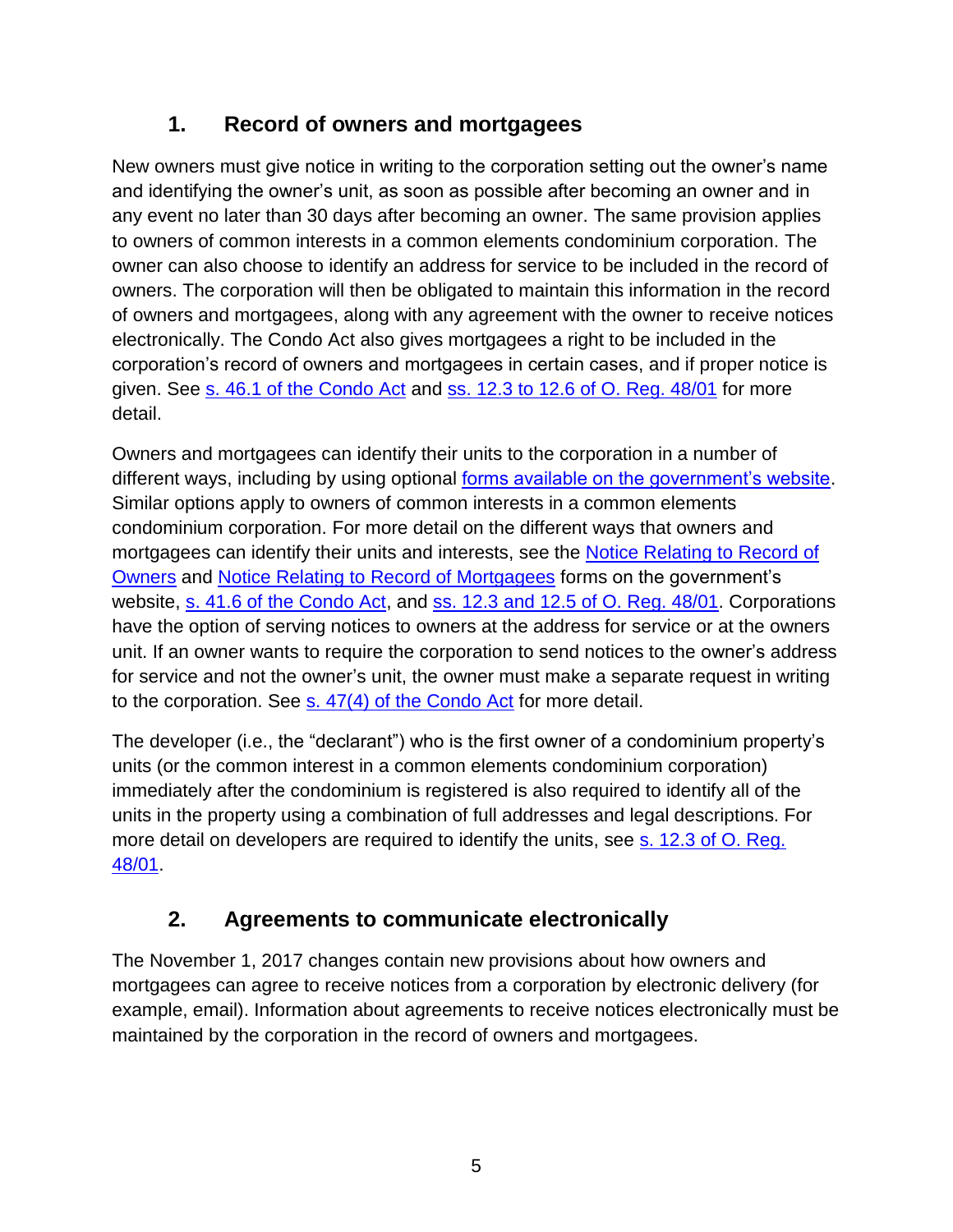Owners and mortgagees can make use of an [optional form for their agreement to](https://files.ontario.ca/agreement_to_recieve_notices_electronically_en.pdf)  [electronic delivery](https://files.ontario.ca/agreement_to_recieve_notices_electronically_en.pdf) available on the government's website, or they can follow the requirements set out in the Condo Act and the regulations.

When corporations send a communication electronically, it must be sent in a way that allows recipients to view, store, retrieve, and print the contents of the communication.

See new [ss. 46.1\(3\)\(d\) and \(e\) and 47\(4\)-\(6\) of the Condo Act](https://www.ontario.ca/laws/statute/98c19) and [ss. 1\(2\) and 12.7 of](https://www.ontario.ca/laws/regulation/010048)  [O. Reg. 48/01.](https://www.ontario.ca/laws/regulation/010048)

# <span id="page-6-0"></span>**II. Mandatory Disclosures and Training for Condominium Board Directors**

## <span id="page-6-1"></span>**A. Disclosures**

Changes to the qualifications and disqualifications for condo board directors came into force on November 1, 2017. These include new requirements that: (1) directors and candidates for director positions make certain disclosures, and (2) directors complete mandatory training. Most of the details about these new requirements are set out in s. [29 of the Condo Act](https://www.ontario.ca/laws/statute/98c19) and [ss. 11.6 to 11.10 of O. Reg. 48/01.](https://www.ontario.ca/laws/regulation/010048)

## <span id="page-6-2"></span>**1. Timing and process for disclosures by candidates for director positions**

The new disclosure rules for candidates for director positions will only apply to candidates in elections that are held on or after Dec. 11, 2017 (40 days or more after November 1, 2017) and only if a notice for that meeting was not sent before November 1, 2017.

The disclosure process for candidates makes use of the new procedures for preliminary notices of meeting, and notices of meeting. If a preliminary notice of meeting announces an election for a director position, and you respond to the notice by indicating your intention to be a candidate in the election, you would also be required to submit a statement containing any required disclosure information. That information would then be distributed to owners with the notice of meeting, in advance of the election. If candidates did not identify their candidacy in advance, they would be required to make the disclosure at the meeting where the election takes place. Candidates who wish to be appointed to a vacant board position by a majority of the remaining board members would need to make the required disclosures directly to the board in advance of the appointment. Directors appointed by a developer, or elected by owners, to the first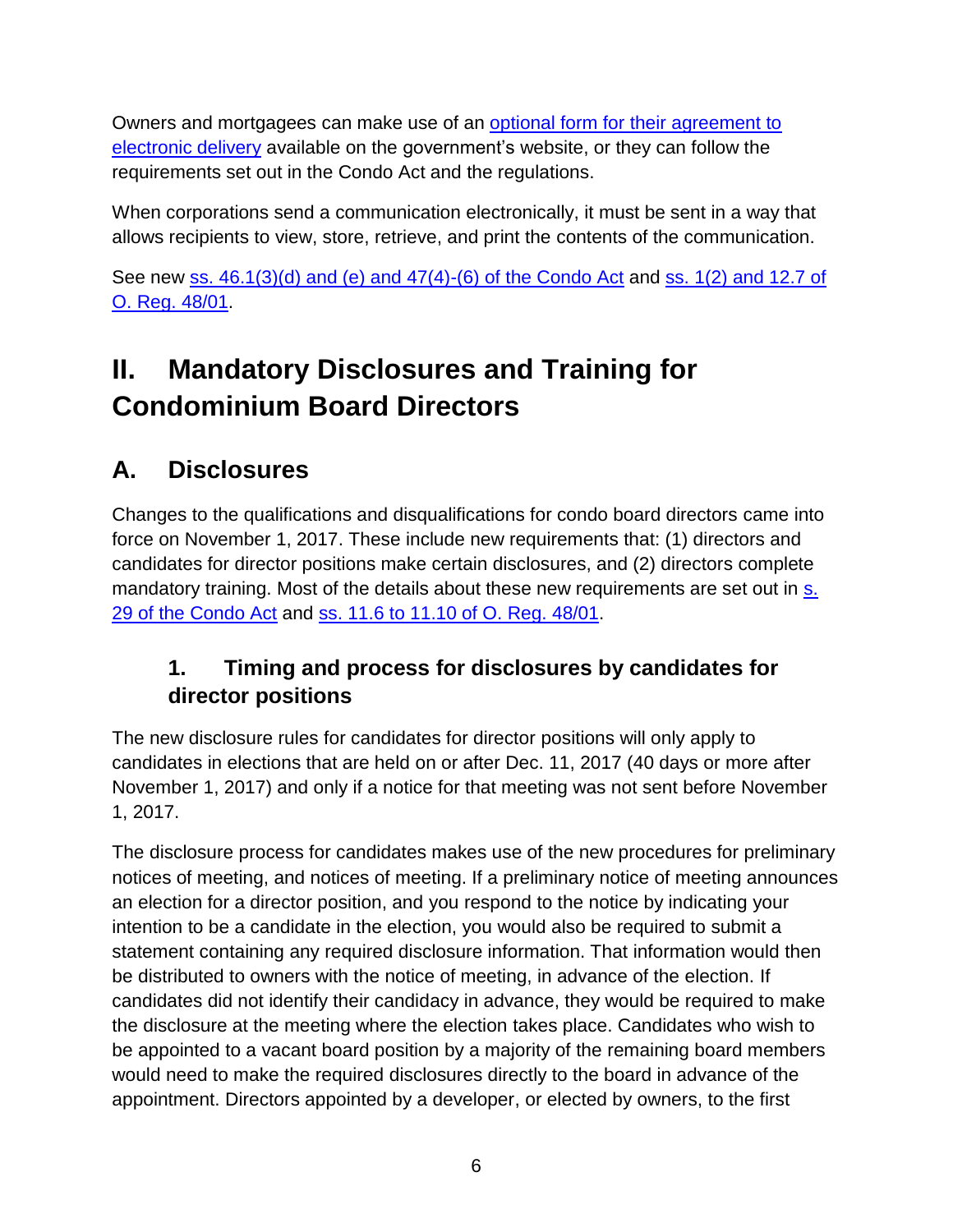board (the pre-turnover board that is controlled by the developer) are exempt from the candidate disclosure requirement.

The disclosure process for candidates is different in cases where there are not enough directors remaining in office to constitute a quorum. In those cases, no preliminary notice of meeting is sent to owners. Instead, the corporation would be obligated to send an information certificate update (ICU) to owners requesting that candidates submit their names to the board. When responding to the ICU, candidates would be required to submit a statement containing any required disclosure information. That information would then be distributed to owners with the notice of meeting, in advance of the election. If candidates did not identify their candidacy in advance, they would be required to make the disclosure at the meeting where the election takes place. An owner can also call a meeting to fill the vacancies if the conditions in s. 34(5) of the [Condo Act](https://www.ontario.ca/laws/statute/98c19) are met. In that case candidates would be required to disclose the required information at the meeting where the election is taking place.

See ss. [11.2, 11.6, 11.9 to 11.11, 12.1 to 12.2, and 12.8 of O. Reg. 48/01](https://www.ontario.ca/laws/regulation/010048) for more detail.

## **2. Timing and process for disclosures by sitting directors**

<span id="page-7-0"></span>The new disclosure requirements for sitting directors also came into force on November 1, 2017. As of that date, individuals appointed or elected to a position on the board are subject to ongoing disclosure requirements for the duration of the person's term. Failure to meet the disclosure requirements immediately disqualify the person from being a director.

For directors elected or appointed to their position before the disclosure regulations come into effect, the deadlines for disclosure to the board will typically begin on November 1. The disclosures need to be made orally or in writing to the condominium corporation's board. For more details, see [s. 29\(2\)\(f\) of the Condo Act](https://www.ontario.ca/laws/statute/98c19) and s. [11.10](https://www.ontario.ca/laws/regulation/010048) of [O. Reg. 48/01](https://www.ontario.ca/laws/regulation/010048) for more detail.

#### <span id="page-7-1"></span>**3. What candidates for director positions and sitting directors must disclose**

Candidates for director positions (excluding positions on the first developer-appointed board) must disclose the following information:

1. If the candidate is a party to any legal action in which the corporation is also a party, together with a statement containing a brief and general description of the legal action.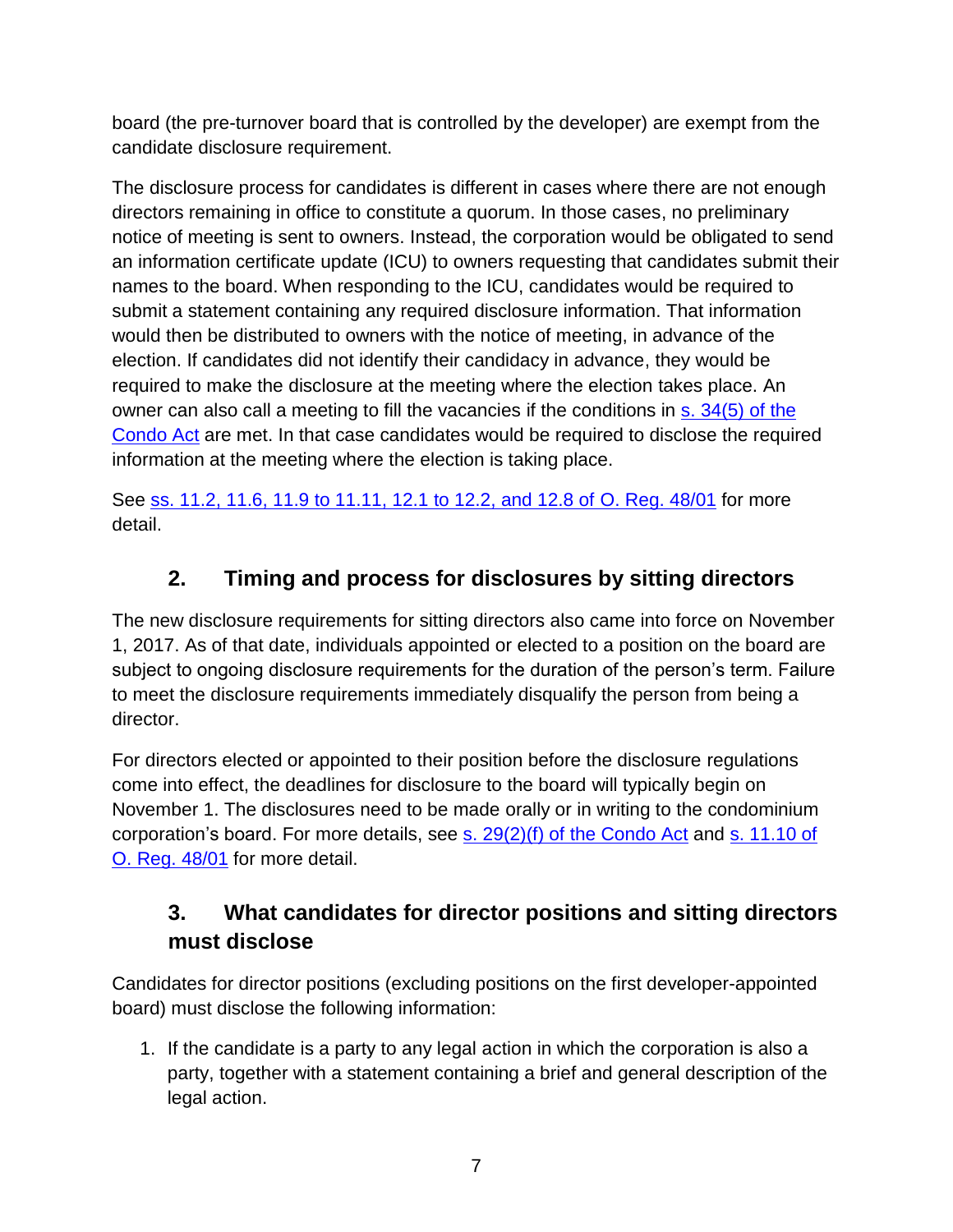- 2. If the spouse, child, or parent of the candidate, or the child or parent of the candidate's spouse, is a party to any legal action involving the corporation, together with a statement containing the name of the spouse, child or parent and a brief and general description of the legal action.
- 3. If an occupier of a unit that the candidate or a candidate's spouse owns, or that the candidate occupies with the occupier, is a party to any legal action to which the corporation is also a party, together with a statement containing the name of the occupier and a brief general description of the legal action.
- 4. If the candidate has been convicted of an offence under the Condominium Act or the regulations, within the past 10 years, together with a statement containing a brief and general description of the offence.
- 5. If the candidate has an interest in a contract or transaction that the corporation is also a party to, and the candidate's interest is not as a purchaser, mortgagee, or owner/occupier of a unit, then a statement of that fact and the nature and extent of this interest. This obligation is similar to but not the same as the obligation in existing s. 40 (1) of the Condominium Act, dealing with disclosure of director interests.
- 6. If the contract or transaction that paragraph 4 applies to involves the purchase or sale of property by the corporation (as a buyer) or to the corporation (as a seller), that the seller acquired within 5 years before the date of the contract or transaction, then the candidate must provide a statement of the cost of the property This obligation is similar to but not the same as the obligation in s. 40 (2) of the Condominium Act, dealing with disclosure of director interests in the purchase of property.
- 7. If the candidate has an interest in a contract or transaction, in a capacity other than as a purchaser, mortgagee, or owner/occupier or a unit, to which the developer or a developer's affiliate is a party as well, then the nature and extent of this interest.
- 8. If the candidate is a unit owner in the corporation and the candidate's common expense contributions are in arrears for 60 days or more.
- 9. If the candidate is not an owner of a unit in the corporation.
- 10.If the candidate is not an occupier of a unit in the corporation.
- 11.Anything else a condominium corporation's by-laws require.

See <u>ss. [11.6 and 11.9 of O. Reg. 48/01](https://www.ontario.ca/laws/regulation/010048)</u> for more detail.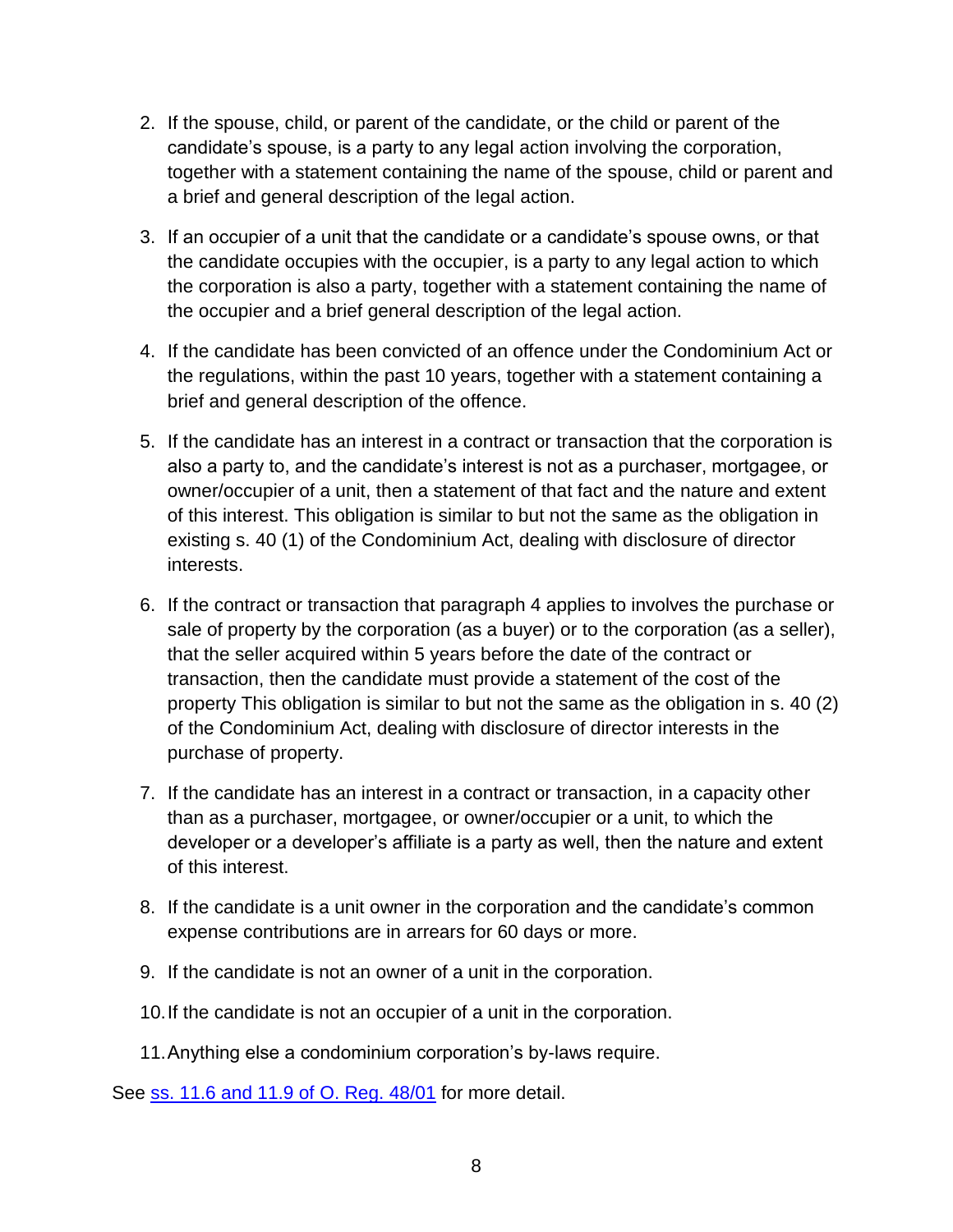Sitting directors (other than directors on the first developer-appointed board) are subject to ongoing disclosure requirements relating to the information in items 2 through 7 and 11 in the above list of candidate disclosures. See [s. 11.10 of O. Reg. 48/01](https://www.ontario.ca/laws/regulation/010048) for more detail.

If a director is appointed or elected to the first developer-appointed board under s. 42 of the Condominium Act (before a turnover meeting where control is transferred to the owners), then the director would need to disclose if the director has been convicted of an offence under the Condominium Act or regulations within the previous 10 years and all other information set out in a by-law of the corporation. See [s. 11.10 of O. Reg. 48/01](https://www.ontario.ca/laws/regulation/010048) for more detail.

## <span id="page-9-1"></span><span id="page-9-0"></span>**B. Training**

## **1. Who must take the training and when**

The November 1, 2017 changes include new director training requirements. All directors elected or appointed to a position on the board after November 1, 2017, must complete the required training within 6 months of being elected or appointed. Directors elected or appointed to a board before November 1, 2017 do not need to take the training unless they are re-elected or re-appointed after November 1, 2017.

Directors are required to retake the training if they are elected or appointed to the board again and have not completed the training within the past seven years. Directors appointed by a developer or elected by owners to the first board (the pre-turnover board controlled by the developer) are exempt from the training requirement, unless they are elected or appointed to the board on or after the turnover meeting.

<span id="page-9-2"></span>See ss. 11.7 to 11.9 [of O. Reg. 48/01](https://www.ontario.ca/laws/regulation/010048) for more detail.

## **2. What training must be taken**

The Condominium Authority of Ontario (CAO) is authorized to designate the training that directors need to take. Check the CAO's [website](https://www.condoauthorityontario.ca/en-US/training/) for information on the designated training.

Directors have a right to be reimbursed by their condominium corporation (the one in which they held a director position at the time they took the training) for any costs directly incurred in taking the required training.

See ss. [11.7 to 11.8 of O. Reg. 48/01](https://www.ontario.ca/laws/regulation/010048) for more detail.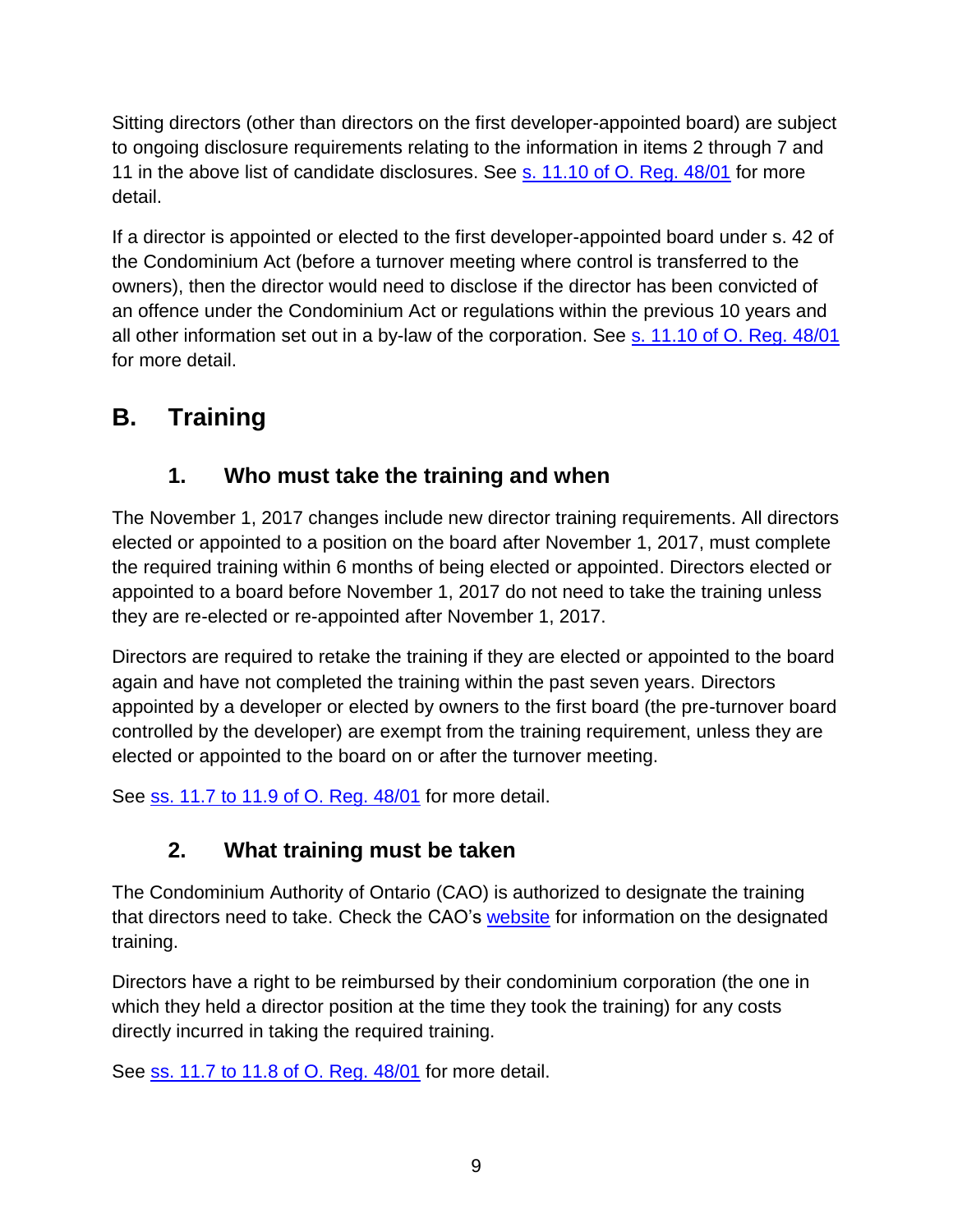## **3. Records relating to training**

<span id="page-10-0"></span>Within 15 days of receiving evidence of completion, directors who complete the training are required to send the evidence of completion to all condominium corporations in which they held a director position at the time of the training.

The CAO is required to maintain adequate records relating to each person who has completed the training course, including:

- a. the name of each person who has completed the training,
- b. the name of each corporation in respect of which the person was a director at the time the person completed the training, and,
- c. the date the person completed the training.

The CAO must allow a corporation to examine or obtain copies of these records with respect to the corporation's own directors.

See s. [11.8 of O. Reg. 48/01](https://www.ontario.ca/laws/regulation/010048) for more detail.

## <span id="page-10-1"></span>**III. Meetings and Voting**

## <span id="page-10-2"></span>**A. Preliminary Notices and Notices of Meeting**

As of November 1, 2017, there is a new requirement for boards to send out a preliminary notice to owners in advance of a notice of meeting of owners, and new requirements for the content of notices of meeting. The preliminary notice of meeting and notice of meeting must be sent out using mandatory [forms available on the](https://www.ontario.ca/search/land-registration?sort=desc&field_forms_act_tid=condominium)  [government's website.](https://www.ontario.ca/search/land-registration?sort=desc&field_forms_act_tid=condominium) Many of the details regarding the preliminary notice of meeting and notice of meeting are set out in new [ss. 45.1 and 47 of the Condo Act,](https://www.ontario.ca/laws/statute/98c19) and ss. 12.2 [and 12.8 of O. Reg. 48/01.](https://www.ontario.ca/laws/regulation/010048)

## **1. Timing of notices**

<span id="page-10-3"></span>There is a short transition period for these new requirements. The new requirements for preliminary notices and notices of meeting apply only to a meeting of owners that is held on or after December 11, 2017 (40 or more days after November 1, 2017), and only if a notice for that meeting was not sent before November 1, 2017.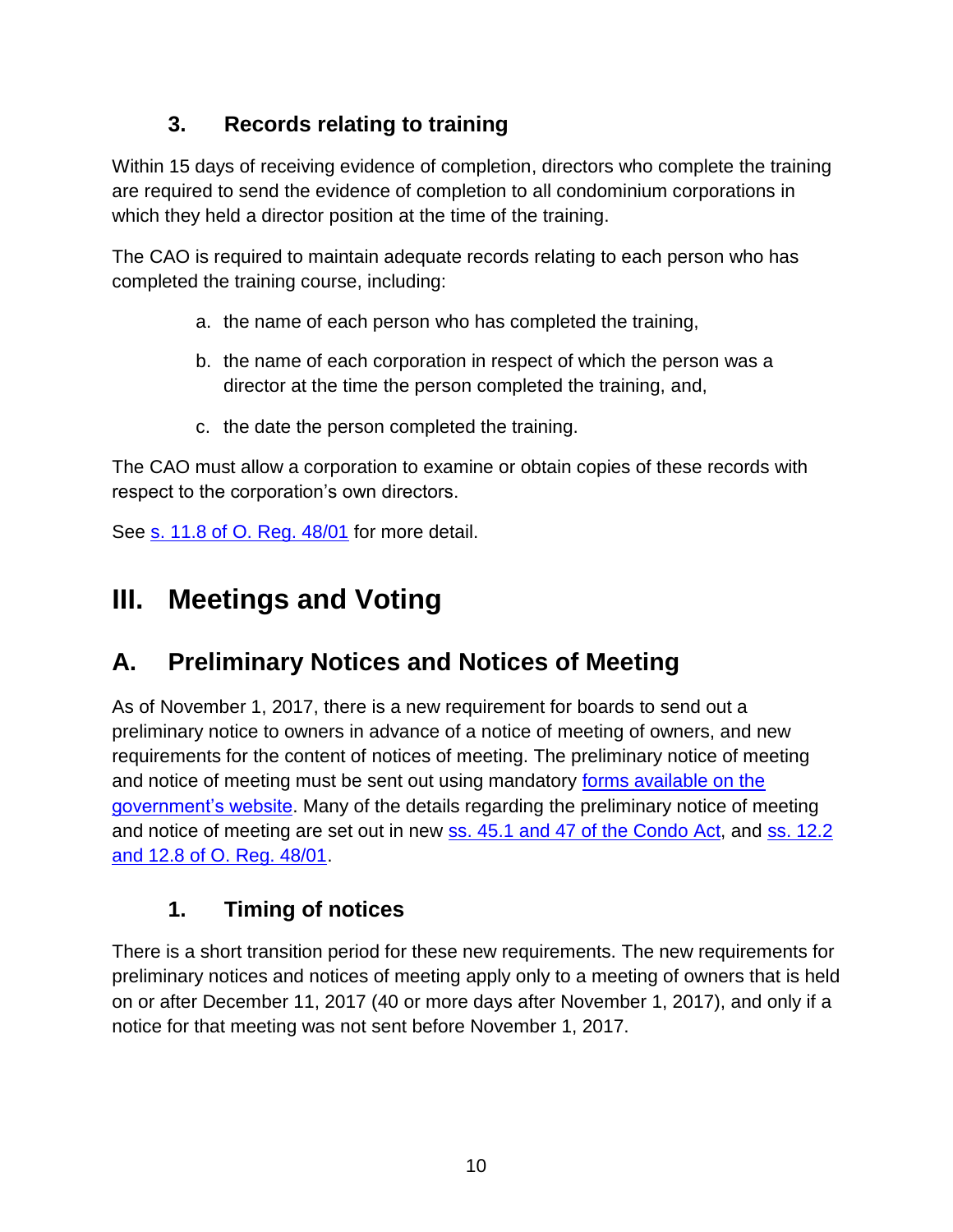Under the [new](https://files.ontario.ca/preliminary_notice_of_meeting_of_owners_en.pdf) requirements, a preliminary notice must be sent to owners using the new [mandatory form](https://files.ontario.ca/preliminary_notice_of_meeting_of_owners_en.pdf) at least 20 days in advance of a notice of meeting. Two exceptions to this requirement are:

1. If the meeting has been requisitioned by owners under section 46 of the Act, the preliminary notice only needs to be sent out at least 15 days in advance of the notice of meeting.

2. Boards or individual owners that call a meeting to fill vacancies when there are not enough directors to constitute quorum are exempt from the preliminary notice requirements. See section G. below for a summary of the proposed procedure for calling a meeting when there are not enough directors to constitute quorum.

The notice of meeting must in turn be sent to owners, using the [new mandatory form,](https://files.ontario.ca/notice_of_meeting_of_owners_en.pdf) at least 15 days in advance of a meeting of owners.

The preliminary notice must also set out a deadline for owners to submit information to potentially be included in the subsequent notice of meeting. This deadline must be at least 15 days after the preliminary notice is given and at least 1 day before the notice of meeting is given.

Here is a sample timeline for calling a meeting, consistent with the new requirements:

**35 days before the meeting:** Preliminary notice is given to owners.

**20 days before the meeting:** Deadline for owners to submit information to potentially be included in the notice of meeting.

**15 days before the meeting:** Notice of meeting is given to owners.

Meeting day: Meeting is held.

See ss. [47\(1\)\(b\) and \(c\) of the Condo Act](https://www.ontario.ca/laws/statute/98c19) and ss. sections 12.2 and 12.8 of O. Reg. [48/01](https://www.ontario.ca/laws/regulation/010048) for more detail.

#### **2. Content of preliminary notices and notices of meeting**

<span id="page-11-0"></span>Below is a summary of a few of the key elements of the new preliminary notice and notice of meeting forms. For more detail, please see the mandatory **Preliminary Notice** [of Meeting of Owners](https://files.ontario.ca/preliminary_notice_of_meeting_of_owners_en.pdf) form and the mandatory [Notice of Meeting of Owners](https://files.ontario.ca/notice_of_meeting_of_owners_en.pdf) form available on the government's website, and [ss. 12.2 and 12.8 of O. Reg. 48/01.](https://www.ontario.ca/laws/regulation/010048)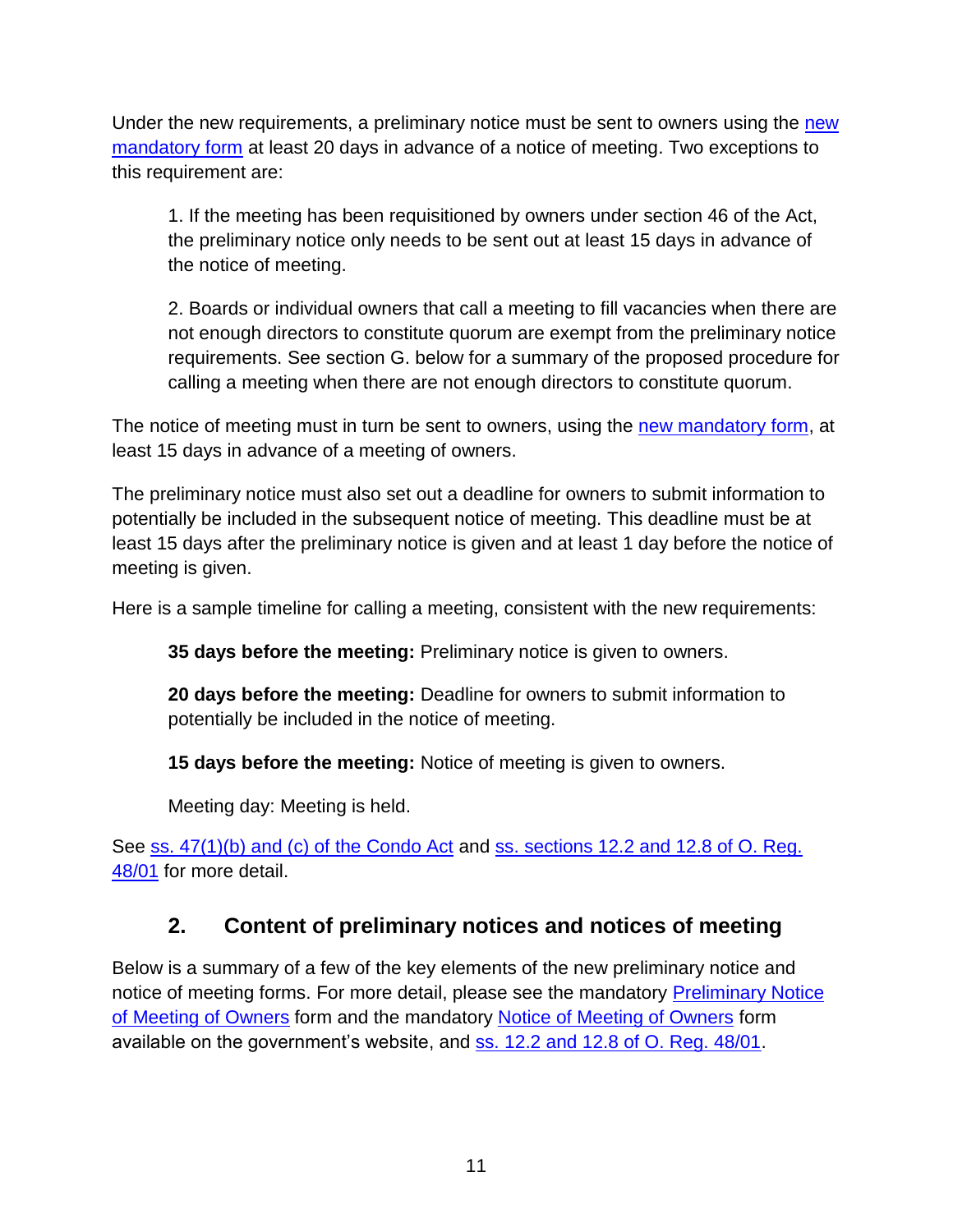#### **a) Information about candidates for director positions**

If the meeting is to elect a director, the preliminary notice must request that individuals interested in being candidates notify the board in writing of their intention to be candidates, their names, and their addresses. Candidates are required to submit any necessary disclosures along with their notice of candidacy to the board. If a candidate notifies the board of their candidacy by the deadline identified in the preliminary notice, then the candidate's information must be included in the notice of meeting. See ss. [28\(2\) and 45.1\(1\)\(a\) of the Condo Act](https://www.ontario.ca/laws/statute/98c19) and [ss. 11.6, 12.2 and 12.8 of O. Reg. 48/01](https://www.ontario.ca/laws/regulation/010048) for more detail.

#### **b) Information about candidates for auditor**

If the meeting is to remove or appoint an auditor, the preliminary notice must request that owners who wish to propose a candidate for auditor may notify the board in writing of the name and address of the candidate. If the information about the proposed candidate for auditor is submitted to the board by the deadline identified in the preliminary notice, then this information would need to be included in the notice of meeting. See ss. [12.2 and 12.8 of O. Reg. 48/01](https://www.ontario.ca/laws/regulation/010048) for more detail.

#### **c) Other material that owners wish to be included in the notice of meeting**

Every preliminary notice must include a request that owners can submit to the board any material they wish to include in the notice of meeting by the deadline identified in the preliminary notice. The board is not obligated to include the material in the notice of meeting, unless, among other things, the submission is made on behalf of the owners of 15 per cent of the units who also appear in the corporation's record of owners, and is submitted using the mandatory [Submission to Include Material in the Notice of Meeting](https://files.ontario.ca/submission_to_include_material_in_the_notice_of_meeting_of_owners_en.pdf)  [of Owners form](https://files.ontario.ca/submission_to_include_material_in_the_notice_of_meeting_of_owners_en.pdf) available on the government's website. For more detail on these requirements, see the [Submission to Include Material in the Notice of Meeting of](https://files.ontario.ca/submission_to_include_material_in_the_notice_of_meeting_of_owners_en.pdf)  [Owners form](https://files.ontario.ca/submission_to_include_material_in_the_notice_of_meeting_of_owners_en.pdf) on the government's website and [s. 12.8 of O. Reg. 48/01.](https://www.ontario.ca/laws/regulation/010048)

## **3. Notice of meeting when there is no quorum on the board**

<span id="page-12-0"></span>If there are not enough directors remaining in office to constitute a quorum the remaining directors are required to send an information certificate update (ICU) to owners asking candidates to identify themselves to the board. The remaining directors must then send out the usual notice of meeting.

An owner can also call a meeting to fill the vacancies (pursuant to s. [34\(5\) of the Condo](https://www.ontario.ca/laws/statute/98c19)  [Act\)](https://www.ontario.ca/laws/statute/98c19) if there are no directors left on the board or the remaining directors do not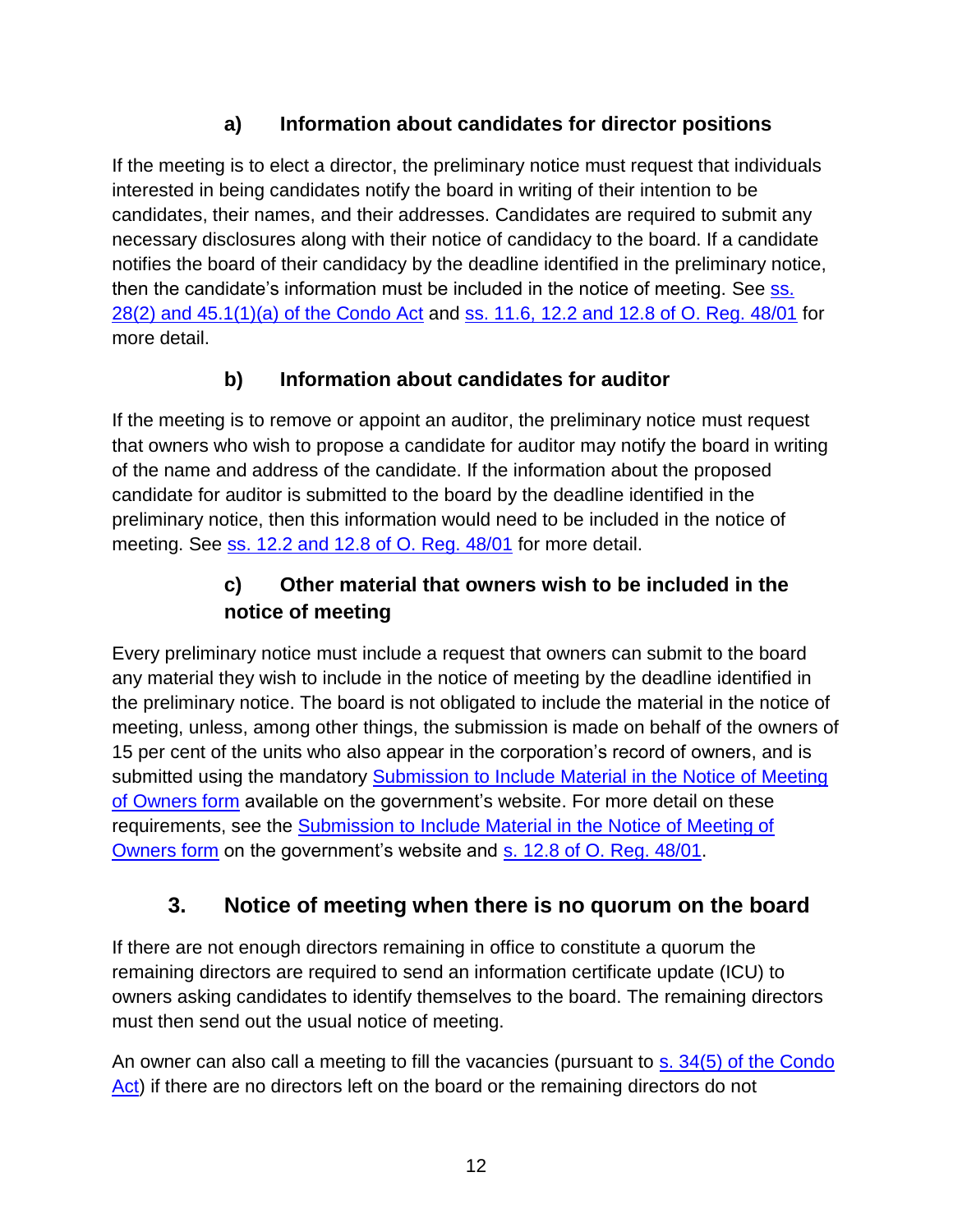constitute a quorum and do not call a meeting within 15 days of the board losing quorum, and no other owner has called a meeting. The owner would be required to send out a notice of meeting using a special [mandatory form](https://files.ontario.ca/notice_of_meeting_of_owners_under_s._34_5_of_the_condominium_act_en.pdf) for such meetings, available on the government's website. The meeting would need to be held within 30 days of the notice going out.

See in particular ss. [11.2, 11.11, 12.2, and 12.8 of O. Reg. 48/01](https://www.ontario.ca/laws/regulation/010048) for more detail.

## <span id="page-13-0"></span>**B. Quorum and Voting**

As of November 1, 2017, new provisions in the Condo Act and the regulations lower the quorum requirements for certain mandatory meetings, create new rules for voting, require a mandatory proxy form, and provide greater flexibility for board meetings.

#### **1. Quorum**

<span id="page-13-1"></span>Quorum requirements are lowered for turnover meetings, annual general meetings, and any other meeting to elect one or more directors and or to appoint an auditor. For these meetings, quorum is reached with:

- a. 25% of owners at the first and second attempts to hold the meeting; or,
- b. 15% of owners at the third attempt and any subsequent attempts.

There is a short transition period for these new quorum requirements. They apply only to those meetings that are held on or after December 11, 2017 (40 days or more after November 1, 2017), and only if a notice for that meeting was not sent before November 1, 2017.

<span id="page-13-2"></span>See in particular s. [12.9 of O. Reg. 48/01](https://www.ontario.ca/laws/regulation/010048) for more detail.

## **2. Voting**

As of November 1, 2017, amendments to the Condo Act and the regulations clarify who can vote at a meeting and the methods that can be used for voting. Corporations will also have explicit authority to make provisions in their by-laws to allow for voting by telephonic or electronic means. See [ss. 51, 52, and 56](https://www.ontario.ca/laws/statute/98c19) of the Condo Act and [s. 12.10 of](https://www.ontario.ca/laws/regulation/010048)  [O. Reg. 48/01.](https://www.ontario.ca/laws/regulation/010048)

Changes to the regulations also create a new standard by-law provision for all condominium corporations in the province, providing that owners who cast a vote have the right to keep the content of the vote secret. Only a board described in the new [s.](https://www.ontario.ca/laws/statute/98c19)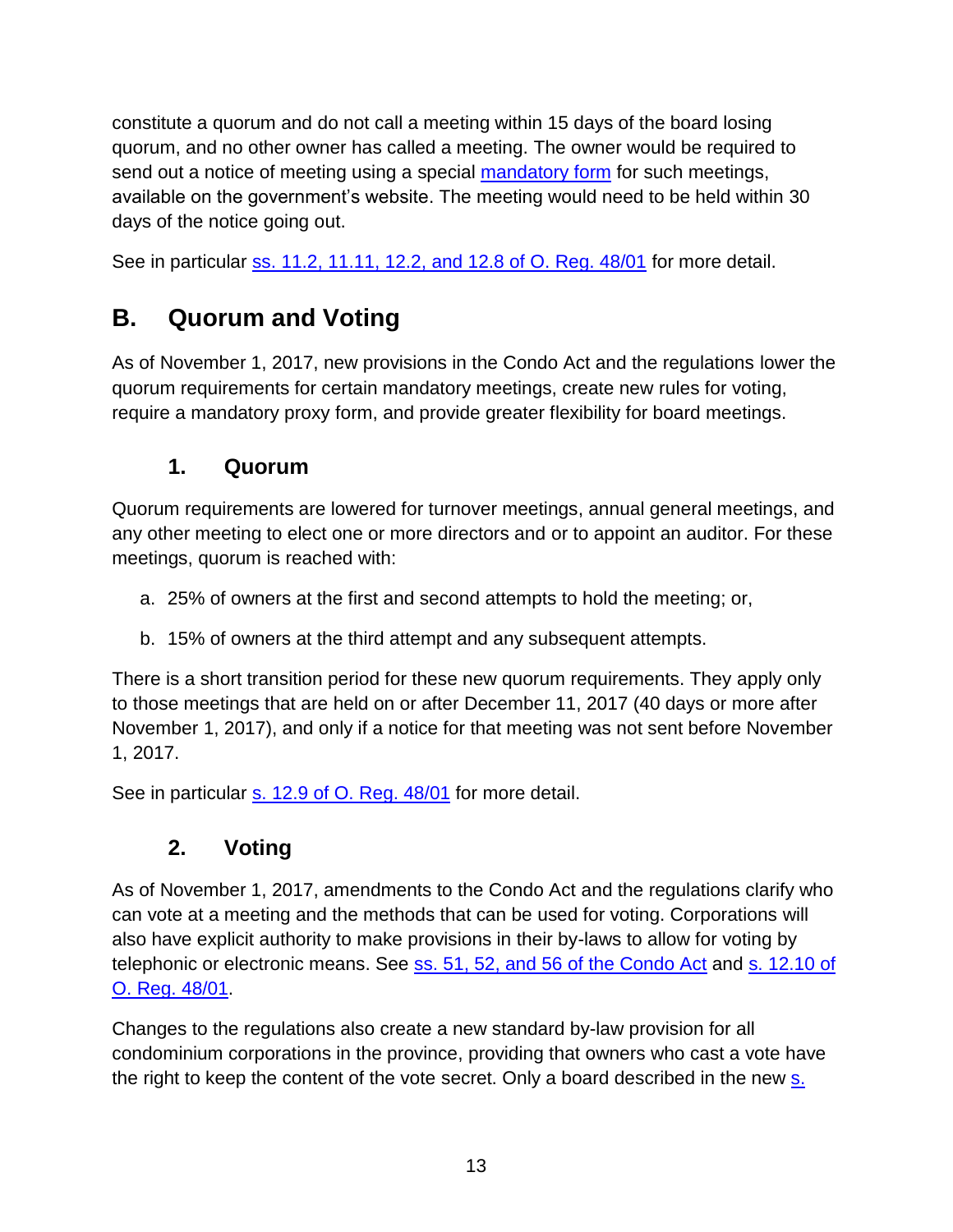[11\(8\) of the Condo Act](https://www.ontario.ca/laws/statute/98c19) would be able to amend or repeal this standard by-law provision. See [s. 14.1 of O. Reg. 48/01](https://www.ontario.ca/laws/regulation/010048) for more detail.

#### **3. Proxies**

<span id="page-14-0"></span>As of November 1, 2017, owners or mortgagees who wish to be represented at a meeting of owners by proxy, or to vote on any matters at a meeting of owners by proxy, must use a mandatory proxy form available on the government's website. Any owner or mortgagee who appoints a proxy on or after November 1, 2017 must use the new form. For more detail about the content of the form, see the mandatory [Proxy Form](https://files.ontario.ca/proxy_form_en.pdf) available on the government's website.

## <span id="page-14-1"></span>**C. Board meetings by electronic means**

Changes to the Condo Act and the regulations allow directors to agree to hold board meetings by teleconference or another electronic or digital communication system, as long as the system allows the directors to communicate concurrently. These changes would apply to any meeting of directors called on or after November 1, 2017. See proposed s. [11.12 of O. Reg. 48/01](https://www.ontario.ca/laws/regulation/010048) for more detail.

## <span id="page-14-2"></span>**D. By-law voting thresholds**

Changes to the Condo Act and the regulations lower the required by-law voting threshold for specific matters, including to allow for voting at owners' meetings by telephonic or electronic means, to add material or information to be included in information certificates and meeting notices, and to add additional disclosure obligations for candidates and directors. For the complete list of matters subject to the new lower threshold, see [ss. 14\(0.1\) and \(2\) of O. Reg. 48/01.](https://www.ontario.ca/laws/regulation/010048) For these matters, the by-law voting threshold is a majority of the votes cast by owners at the meeting. The new by-law threshold will apply to votes taken at meetings that are held on or after December 11, 2017 (40 days or more after November 1, 2017), and only if a notice for that meeting was not sent before November 1, 2017.

## <span id="page-14-3"></span>**E. When condo board rule changes become effective**

As of November 1, 2017, changes to the Condo Act affect when rule changes made by the board will become effective. If the board gives notice of a rule change and does not receive a requisition for a meeting of owners within 30 days, the rule change becomes effective the next day. If the board does receive a requisition for a meeting of owners within 30 days of giving notice of the rule change, the rule change will become effective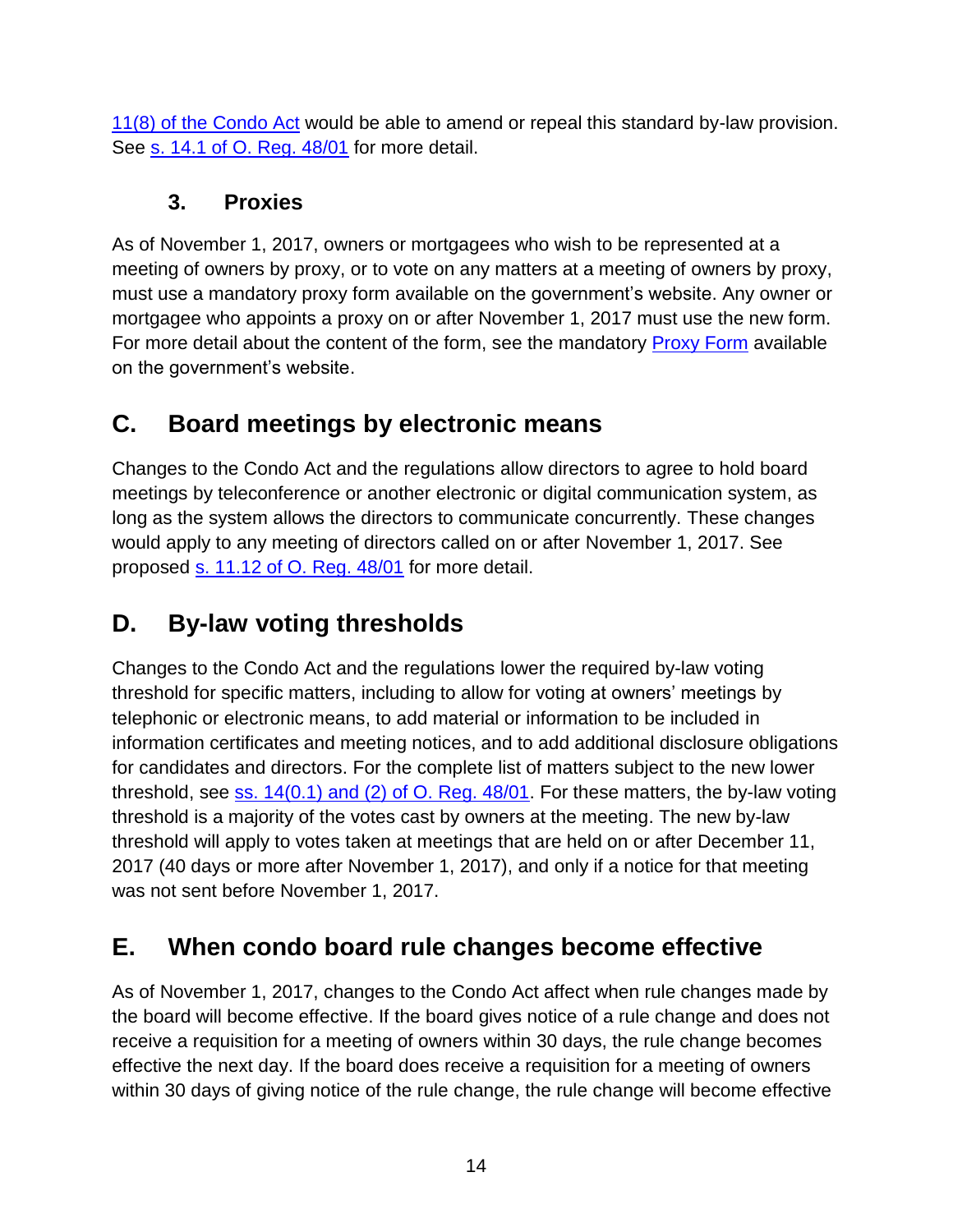if (1) there is no quorum at the first attempt to hold the meeting, or (2) quorum is established but the owners do not vote against the rule change at the meeting. This new provision applies when the notice of a rule change is given to owners on or after November 1, 2017. See [s. 58 of the Condo](https://www.ontario.ca/laws/statute/98c19) Act and [s. 69 of O. Reg. 48/01](https://www.ontario.ca/laws/regulation/010048) for more detail.

## <span id="page-15-0"></span>**F. Consents by owners**

As of November 1, 2017, changes to the Condo Act make the loss of a unit owner's right to consent consistent with the loss of an owner's right to vote under s. 49(1) of the Condo Act. This means that owners in arrears of contributions to common expenses for 30 days or more are not entitled to consent. Changes to the Condo Act also clarify that consents by owners are on the basis of one consent per unit. Transition rules apply to the new provisions relating to the loss of a unit owner's right to consent. See ss. 22, [51.1, 60, 107, 120, and](https://www.ontario.ca/laws/statute/98c19) 124 of the Condo Act and ss. 11.4, 63, 70 [and 75-77 of O. Reg.](https://www.ontario.ca/laws/regulation/010048)  [48/01](https://www.ontario.ca/laws/regulation/010048) for more detail.

# <span id="page-15-1"></span>**IV. Record Retention and Access**

Changes to the Condo Act and regulations create new obligations and procedures relating to how a corporation must retain records, and how owners, mortgagees, and purchasers (or their agents) can access a corporation's records. The new Condominium Authority Tribunal has exclusive jurisdiction to resolve most disputes about record retention and access.

## <span id="page-15-2"></span>**A. Condominium Authority Tribunal**

As of November 1, 2017, the Condominium Authority Tribunal has jurisdiction to hear most disputes about matters relating to the retention of, or access to, a corporation's records under [s. 55 of the Condo Act.](https://www.ontario.ca/laws/statute/98c19) Disputes relating to a request for records can be brought to the Tribunal if the request was made on or after November 1, 2017. For more detail on the Tribunal's jurisdiction, see [O. Reg. 179/17](https://www.ontario.ca/laws/regulation/170179) under the Condo Act.

## <span id="page-15-3"></span>**B. Record retention**

The November 1, 2017 changes include new requirements relating to a corporation's obligations to keep records. These changes identify specific types of records that a corporation must keep in addition to those records identified in s. [55\(1\) of the Condo](https://www.ontario.ca/laws/statute/98c19)  [Act.](https://www.ontario.ca/laws/statute/98c19) The changes also provide for new minimum retention periods for each type of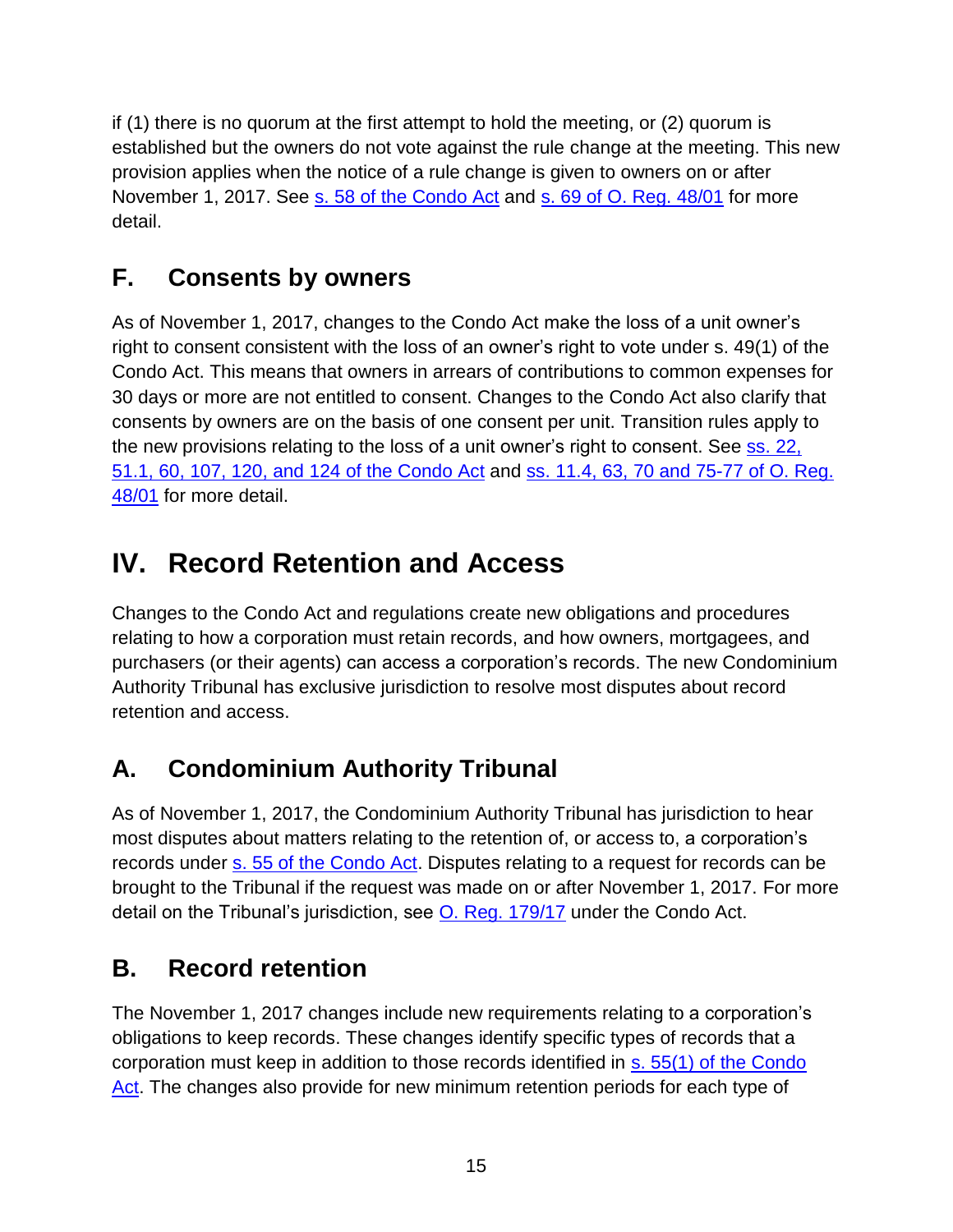record, and new requirements for how and where records must be maintained. See s. [13.1\(1\) of O. Reg. 48/01.](https://www.ontario.ca/laws/regulation/010048)

## **1. Two primary retention periods**

<span id="page-16-0"></span>The regulations rely on two primary retention periods for a corporation's records:

- 1) a default 7 year minimum retention period for financial records and other operating records of the corporation; and,
- 2) an unlimited retention period for important corporation documents, including current or unexpired versions of agreements and insurance policies.

The chart at the end of this guide lists specific types of records types corporations are required to retain, and the corresponding retention period for each. For more detail on retention periods, including the start dates for counting the retention period, see in particular s. 13.1(2) [of O. Reg. 48/01.](https://www.ontario.ca/laws/regulation/010048)

#### <span id="page-16-1"></span>**2. Minimum retention period for proxies, ballots, and other records**

A special minimum retention period applies to proxy instruments, ballots, and recorded votes from meetings of owners: they must be kept for a minimum of 90 days from the date of the meeting.

For records that a corporation keeps and for which a retention period is not specifically identified in the regulations, the corporation would be required to keep them for whatever period the board determines is necessary for the corporation to perform its objects and duties or to exercise its powers.

<span id="page-16-2"></span>See <u>s. 13.1(2) [of O. Reg. 48/01](https://www.ontario.ca/laws/regulation/010048)</u> for more detail.

## **3. Extensions of the minimum retention periods**

In certain cases, the minimum retention period is extended.

If the corporation receives written notice of actual or contemplated litigation relating to proxy instruments or ballots, and the corporation still has those records, the records must be kept until the dispute is abandoned or finally resolved.

If records are subject to a request for access from an owner, mortgagee or purchaser, and the corporation still has those records, they must be kept until the request is abandoned or finally resolved.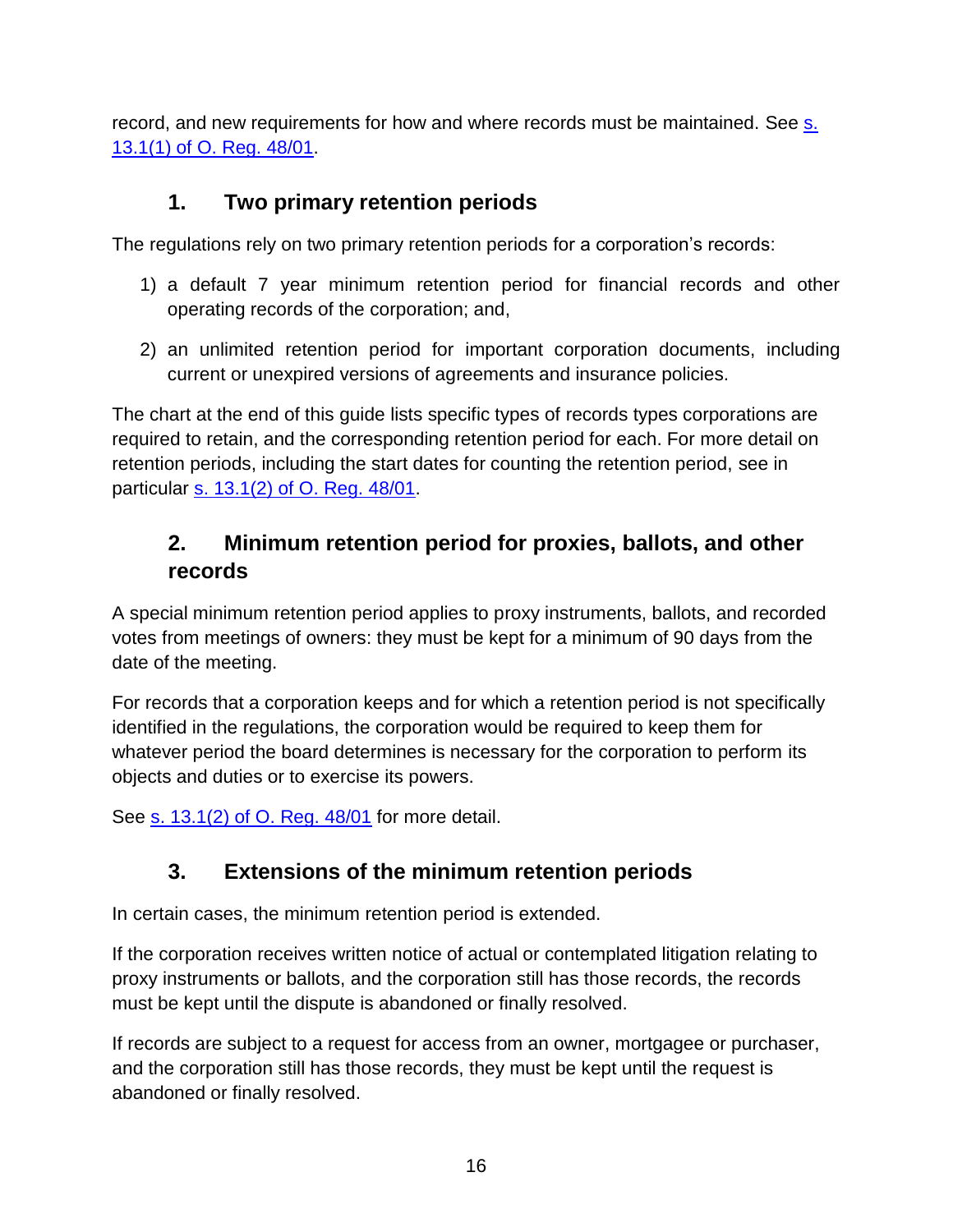<span id="page-17-0"></span>See s. [13.1 of O. Reg. 48/01](https://www.ontario.ca/laws/regulation/010048) for more detail.

#### **4. Method of Retention**

The changes set out a framework for how a corporation should maintain its records.

- 1) Electronic records: Electronic records need to be kept in a manner that is capable of reproducing the record in an intelligible form within a reasonable time. The system would need to use reasonable methods to protect against unauthorized access (e.g., password-based access), and would need reasonable protection against loss of the information (e.g., use of back-ups).
- 2) Paper records: The condominium corporation would need to store paper records on any part of the condominium property that is appropriate for record storage, or at another location if: (1) the board determines the location will enable it to carry out its duties with respect to records, (2) the location is an appropriate location for record storage, and (3) the location is either reasonably close to the property, or is at an office of the corporation's condo manager or management provider located in Ontario.

See [s. 13.2 of O. Reg. 48/01](https://www.ontario.ca/laws/regulation/010048) for more detail.

## <span id="page-17-1"></span>**C. Access to Records**

As of November 1, 2017, the process for accessing records:

- Requires the use of standardized forms for record requests and a corporation's response to requests.
- Sets mandatory timelines for a corporation to respond, including quicker access to certain "core" records.
- Puts limits on the fees that corporations can charge for record requests.

The new procedures apply to any request for records made on or after November 1, 2017.

## **1. Overview of process for accessing records**

<span id="page-17-2"></span>The new process for accessing a corporation's records proceeds in four main steps: (1) Request, (2) Board's Response, (3) Requester's Response, and (4) Access and Accounting. Steps 1, 2, and 3 are completed by using mandatory forms available on the government's website.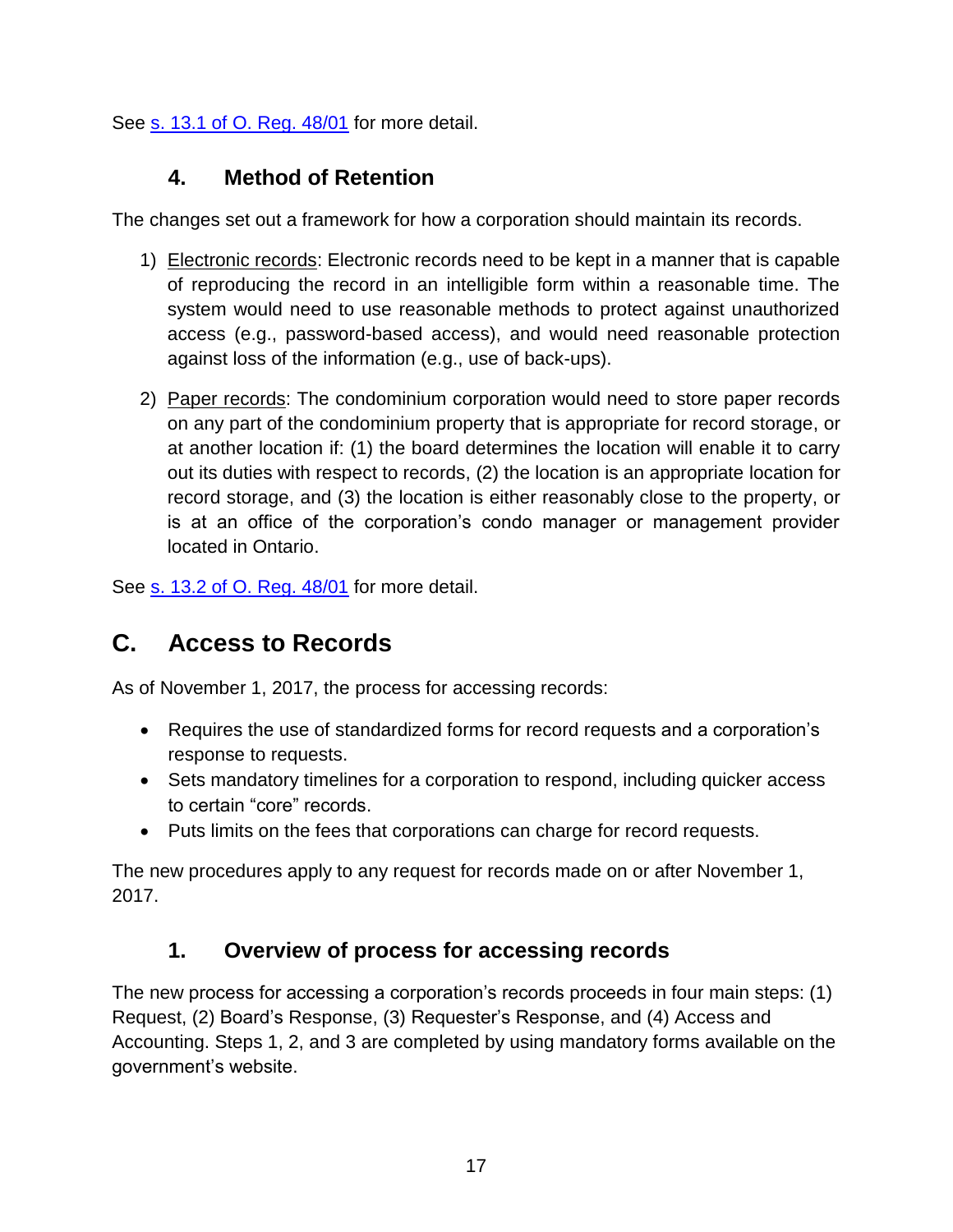- 1) **Request**: The requester (either an owner, mortgagee, purchaser, or their agent) must send their request to the corporation using the [Request for Records](https://files.ontario.ca/request_for_records_en.pdf) form, identifying the records being sought and how the requester prefers to access them (e.g., in electronic or paper format). The request must be solely related to the requester's interests as an owner, a purchaser or a mortgagee of a unit, having regard to the purposes of the Condo Act, but requesters are not required to tell the corporation the purpose of their request. Requests can be sent to the address for service for the corporation or the corporation's manager, or at another address, or by another method, that the corporation's board designates (for example, an email address). Addresses for receiving record requests are included in the periodic information certificate sent to owners.
- 2) **Board's Response**: The board of the corporation must respond to the requester within 30 days using the mandatory **Board's Response to Request for Records** [form,](https://files.ontario.ca/baords_response_to_request_for_records_en.pdf) which requires an estimate of the cost, if any, of providing access to each set of records requested, and identifies any records or portions of records that will not be disclosed and the reasons for not disclosing them.
- 3) **Requester's Response**: Requesters may be required to send back the [Board's](https://files.ontario.ca/baords_response_to_request_for_records_en.pdf)  [Response to a Request for Records](https://files.ontario.ca/baords_response_to_request_for_records_en.pdf) form to confirm which records they want, along with payment of any estimated cost.
- 4) **Access and Accounting**: The corporation provides access to the requester, along with an accounting of the actual costs incurred in providing the access. When providing records electronically or in paper copy in response to a request, each record must be separately identified by the corporation.

The timing for steps 3 and 4 (Requester's Response, and Access and Accounting), and the costs associated with the request, depend on whether the request is for "core" or non-"core" records. See the Request for Records form available on the government's website for a list of "core" records. See also the definition of core records in [s. 1\(1\)](https://www.ontario.ca/laws/regulation/010048) of O. [Reg. 48/01.](https://www.ontario.ca/laws/regulation/010048)

Corporations and requesters can also agree to skip any or all of the above steps by using [the Waiver by Requester of Records form](https://files.ontario.ca/waiver_by_requester_of_records_en.pdf) available on the government's website that allows requesters to agree to waive their rights to the above steps.

A request for records will deemed to be abandoned by the requester under two scenarios:

1) If within 60 days of receiving the board's response, the requester does not return the required requester's response or start an application at the Condominium Authority Tribunal.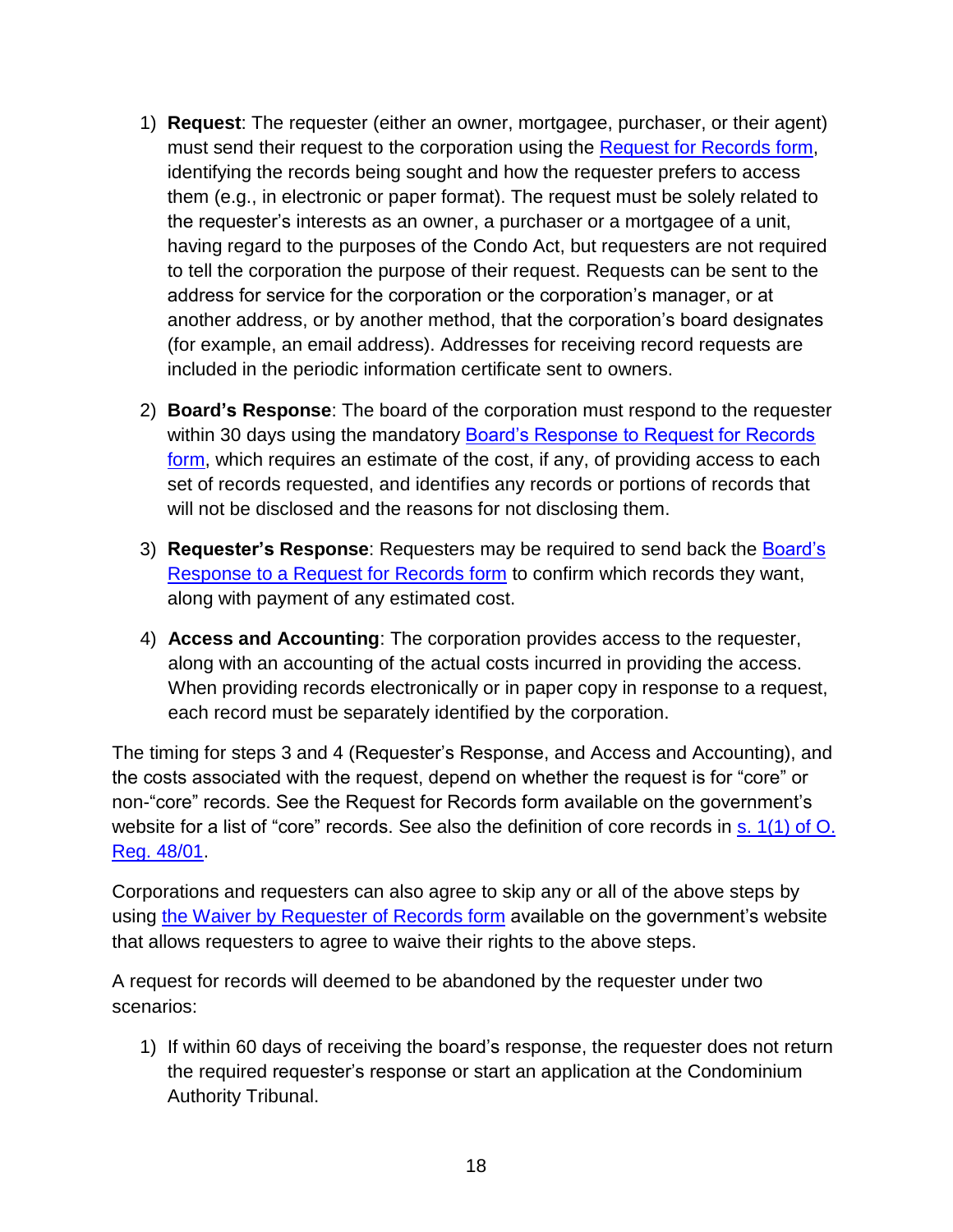2) If within 6 months of submitting the initial request, the requester does not start an application at the Condominium Authority Tribunal.

<span id="page-19-0"></span>See ss. 13.3 to 13.10 [of O. Reg. 48/01](https://www.ontario.ca/laws/regulation/010048) for more detail.

#### **2. Process for accessing non-core records**

For non-core records, all four steps of the process will apply (request for records, board's response, requester's response, and access and accounting). The corporation is obligated to provide access to the records within 30 days of receiving the requester's response from the requester, along with the requester's payment of the estimated costs. There are limits on the costs a corporation can charge to requesters. See below for a summary.

<span id="page-19-1"></span>See ss. 13.3, 13.5, 13.7 [of O. Reg. 48/01](https://www.ontario.ca/laws/regulation/010048) for more detail.

#### **3. Limits on the costs for providing access**

Corporations can charge costs for providing access to records within the limits summarized below, but would not be obligated to charge these full amounts. Requests for core records are subject to additional limits on allowable costs that are summarized in section 4, below.

**Printing/Copying costs**: For printing/photocopying costs, corporations cannot charge more than 20 cents per page. If the requester wishes to examine records (rather than obtain copies) but the records are maintained in electronic form, the requester could either accept delivery in electronic form (rather than examine them in person), or pay to have them printed or copied for examination.

**Labour and delivery costs**: The corporation would only be able to charge a fee for labour or for delivery of the records if the fee is reasonable and will reimburse the corporation for the actual costs incurred by the corporation in providing access to records.

**Accounting**: If the actual cost is more than the estimated cost that the requester paid (when the requester submitted the requester's response), the requester would be obligated to pay the amount of the difference to the corporation, but only up to a certain amount. If the actual cost is less than the estimate, the corporation would reimburse the requester for the full difference.

<span id="page-19-2"></span>See <u>ss. [13.3 and 13.8 of O. Reg. 48/01](https://www.ontario.ca/laws/regulation/010048)</u> for more detail.

## **4. Special process for accessing core records**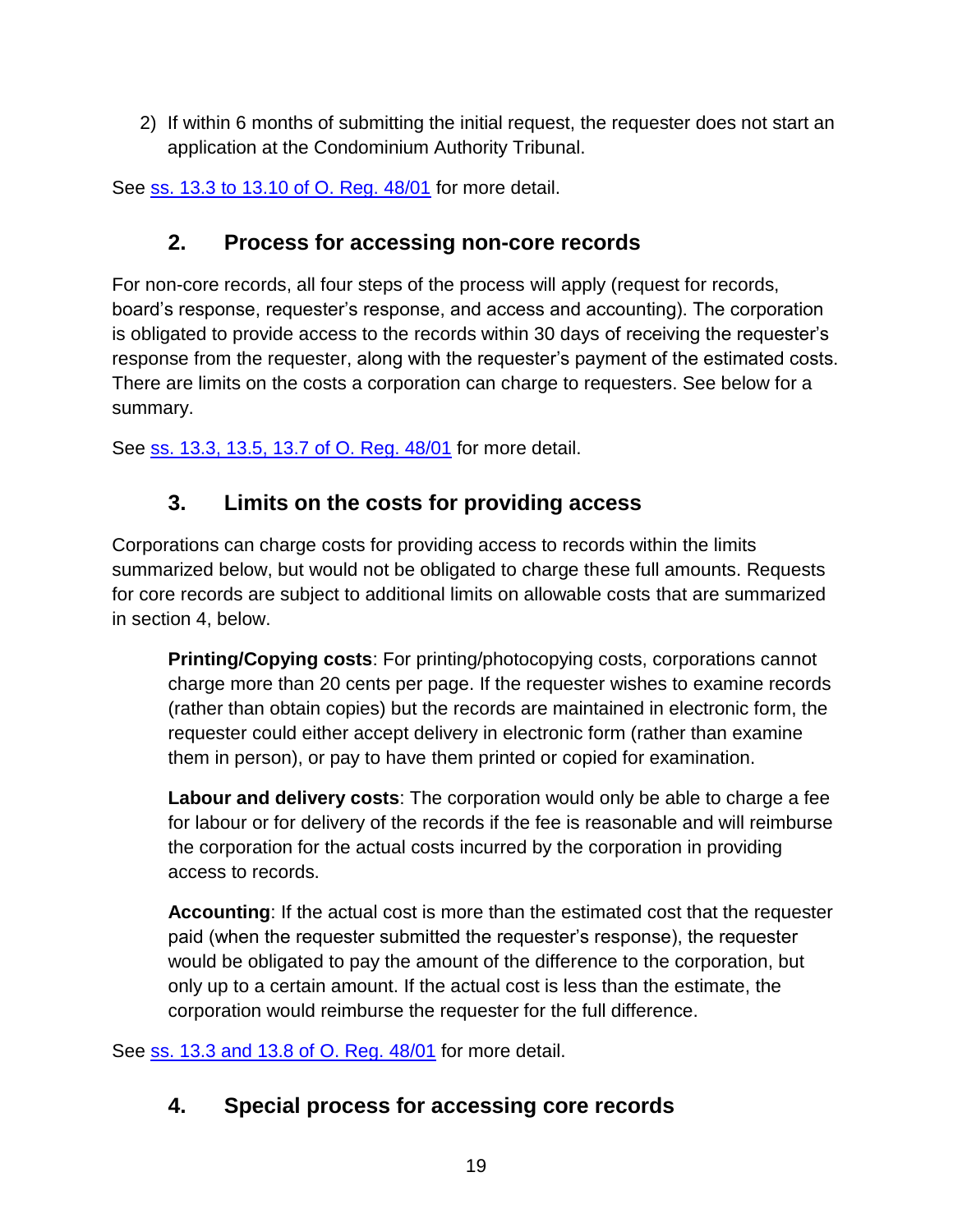Requesters have the right to access core records on an expedited basis at a reduced cost. Core records include fundamental corporation records such as current versions of the declaration, by-laws, rules, the current fiscal year budget, and minutes of meetings from the last 12 months (that are held after November 1, 2017). A corporation can pass by-laws to add records to the list of core records.

The timing and costs for core records differ depending on the form in which the requester agrees to have the records delivered.

- a) Request for electronic copies: If the requester agrees to obtain copies of core records in electronic form, the corporation cannot charge for providing them (although the corporation could still choose to deliver the records in paper form if they are not kept electronically). The corporation would need to deliver the records within 30 days of receiving the request for records. This means that the records are delivered at the same time as the board's response (step 2 of the process).
- b) Request for paper copies: If the requester does not agree to delivery of records in electronic form, then the corporation may only charge for copying or printing costs. The paper copies would need to be delivered or made available for pick up within 7 days of the corporation receiving the requester's response, along with payment of the estimated copying cost (step 3 of the process).
- c) Request for examination in person: If the requester asks to examine core records in person (and does not agree to delivery of the records in electronic form), then the corporation may only charge labour costs for the examination, and copying and printing costs. The records would need to be made available for examination within 7 days of the corporation receiving the requester's response along with payment of the estimated costs (step 3 of the process).

Any allowable printing/copying and labour costs are subject to the general limits on costs summarized above.

<span id="page-20-0"></span>See [ss. 1\(1\), 13.3, 13.4, and 13.6 of O. Reg. 48/01](https://www.ontario.ca/laws/regulation/010048) for more detail.

#### **5. Exemptions from access**

As of November 1, 2017, changes in the Condo Act and the regulations clarify exceptions to and interpretation of the right to access records. Among other things, the regulations make clear that while requesters have a right to access the record of owners and mortgagees under s. 46.1 of the Condo Act, the email addresses (or other methods of electronic communication) agreed to by owners or mortgagees for the purposes of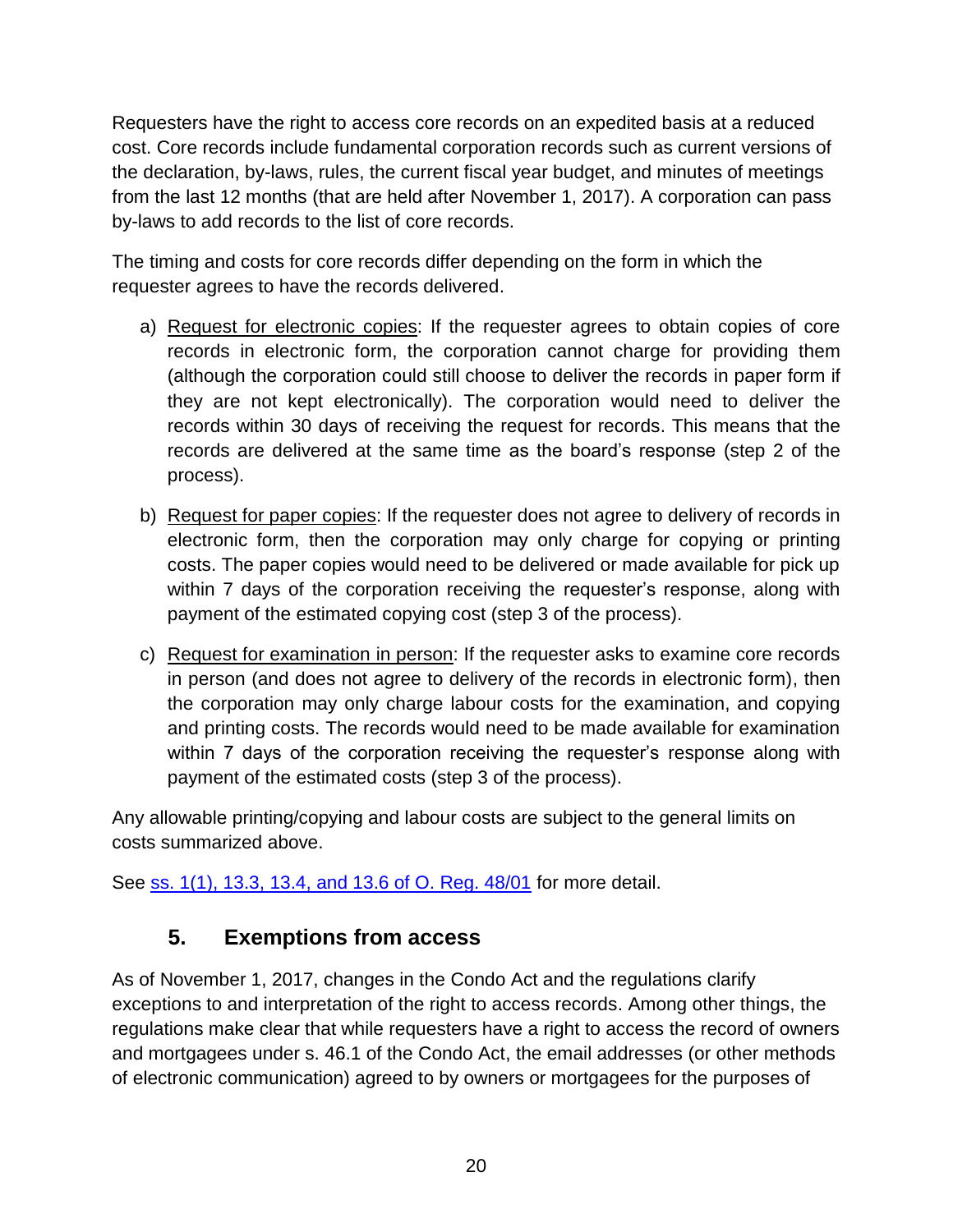receiving notices from the corporation cannot be disclosed, unless those owners or mortgagees consent to the disclosure in writing.

Changes in the regulations also make clear that requesters do not have a right to access any portion of a ballot or proxy form that identifies specific units or owners in a corporation (unless a by-law provides otherwise).

<span id="page-21-0"></span>See s. 13.11 [of O. Reg. 48/01](https://www.ontario.ca/laws/regulation/010048) for more detail.

## **6. Penalty for corporation's non-compliance**

As of November 1, 2017, the Condominium Authority Tribunal can make an order requiring the corporation to pay a penalty to a requester who is entitled to get access to records, if the corporation denies access to the records without a reasonable excuse. The penalty can be a maximum of \$5,000.

<span id="page-21-1"></span>See s. 13.11 of O. Reg. 48/01 for more detail.

## **7. Access to records by managers**

As of November 1, 2017, s. [55\(2.2\) of the Condo Act](https://www.ontario.ca/laws/statute/98c19) gives condominium managers or management providers the right to access a corporation's records that they reasonably require.

Changes to the regulations provide that if a manager or management provider is entitled to a corporation's records pursuant to an agreement to provide management services to the corporation, the corporation must provide those records in the manner set out in the management services agreement.

If a manager or management provider requires a corporation's records in order to comply with the Condominium Management Services Act, 2015 or the regulations made under it, the corporation must provide those records in accordance with the procedures set out in [s. 13.12 of O. Reg. 48/01,](https://www.ontario.ca/laws/regulation/010048) subject to any procedures or other requirements set out in the management services agreement.

If a provider or manager no longer has a management services agreement with the corporation, the corporation can withhold certain records from the manager or provider, including records relating to actual or contemplated litigation, reports or opinions of lawyers relating to the manager or provider, or records relating to other managers or providers. The corporation would also be obligated to withhold certain records from the manager or provider, including records relating to employees and to specific units or owners.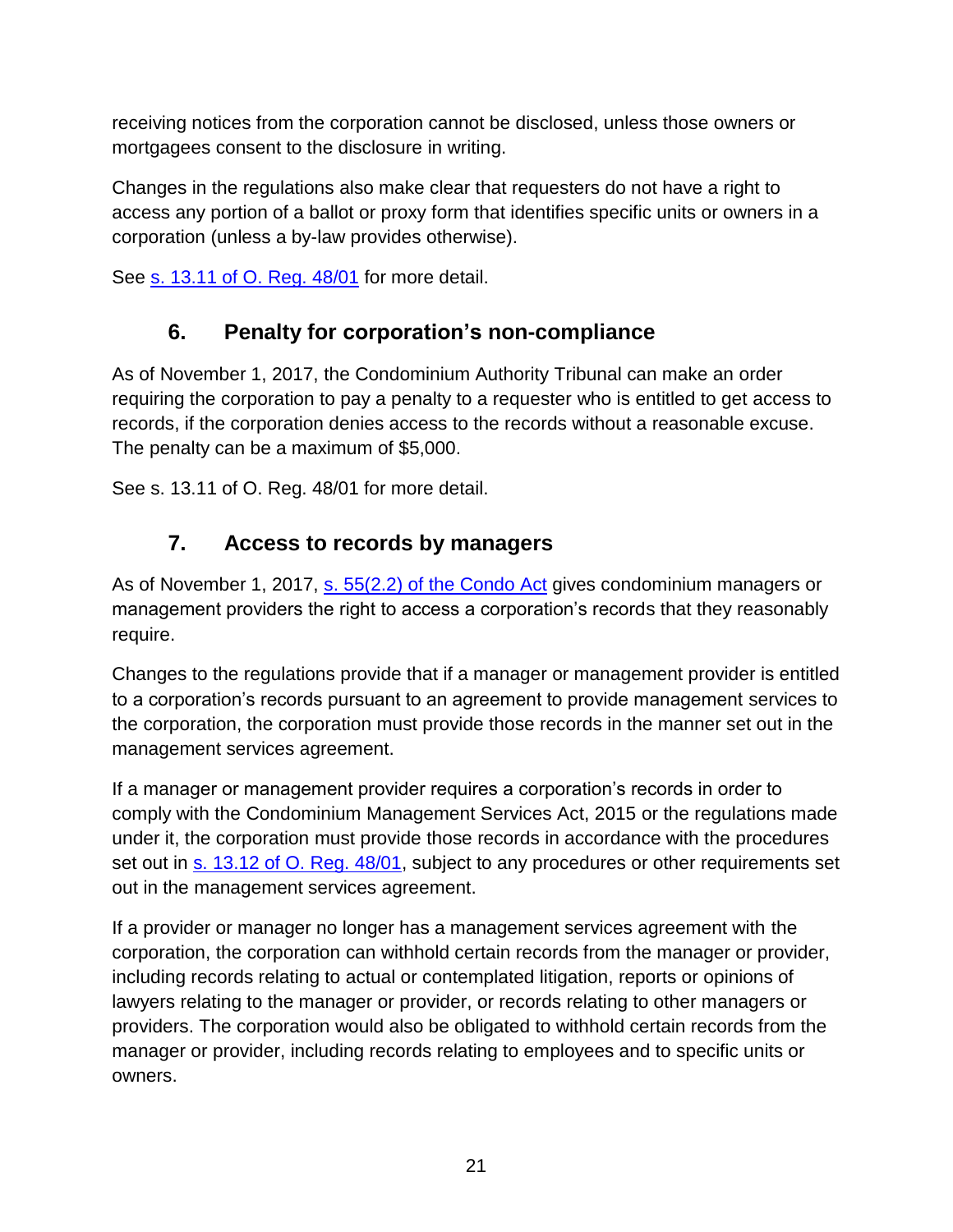Disputes between a condo corporation and manager or provider about access to records by the manager or provider under these new provisions would need to be submitted to mediation and arbitration for resolution.

See s. [13.12 of O. Reg. 48/01](https://www.ontario.ca/laws/regulation/010048) for more detail.

## <span id="page-22-0"></span>**D. Retention Chart**

The chart below summarizes the specific record types a corporation must keep and the minimum retention periods for each. See s. [13.1 of O. Reg. 48/01](https://www.ontario.ca/laws/regulation/010048) for more detail.

| Type of record                                                                                                                                                                                                                                                                                                                                                                                                                                                                                                                                                                                                                                                                                                                                           | <b>Retention period</b>                                                          |
|----------------------------------------------------------------------------------------------------------------------------------------------------------------------------------------------------------------------------------------------------------------------------------------------------------------------------------------------------------------------------------------------------------------------------------------------------------------------------------------------------------------------------------------------------------------------------------------------------------------------------------------------------------------------------------------------------------------------------------------------------------|----------------------------------------------------------------------------------|
| Proxies, ballots, and other recorded<br>votes                                                                                                                                                                                                                                                                                                                                                                                                                                                                                                                                                                                                                                                                                                            | 90 days (unless a challenge is made)                                             |
| <b>Financial records</b><br>Condominium authority returns and<br>$\bullet$<br>notices<br>Expired agreements and policies<br>٠<br>Inspector reports<br>٠<br>Employee records<br>Records relating to specific unit<br>$\bullet$<br>owners (correspondence,<br>maintenance records, unit liens, etc.)<br><b>Status certificates</b><br>$\bullet$<br><b>Expired warranties</b><br>$\bullet$<br>Section 97 or 98 modifications<br>Appraisals<br>$\bullet$<br>Director disclosures and training<br>$\bullet$<br>records<br>Concluded insurance<br>$\bullet$<br>claims/investigations<br>Past or concluded litigation records<br>٠<br>Reports of architects, engineers and<br>$\bullet$<br>other professionals<br>Records relating to a claim affecting<br>land | May be destroyed after 7 years (unless<br>subject to an ongoing records request) |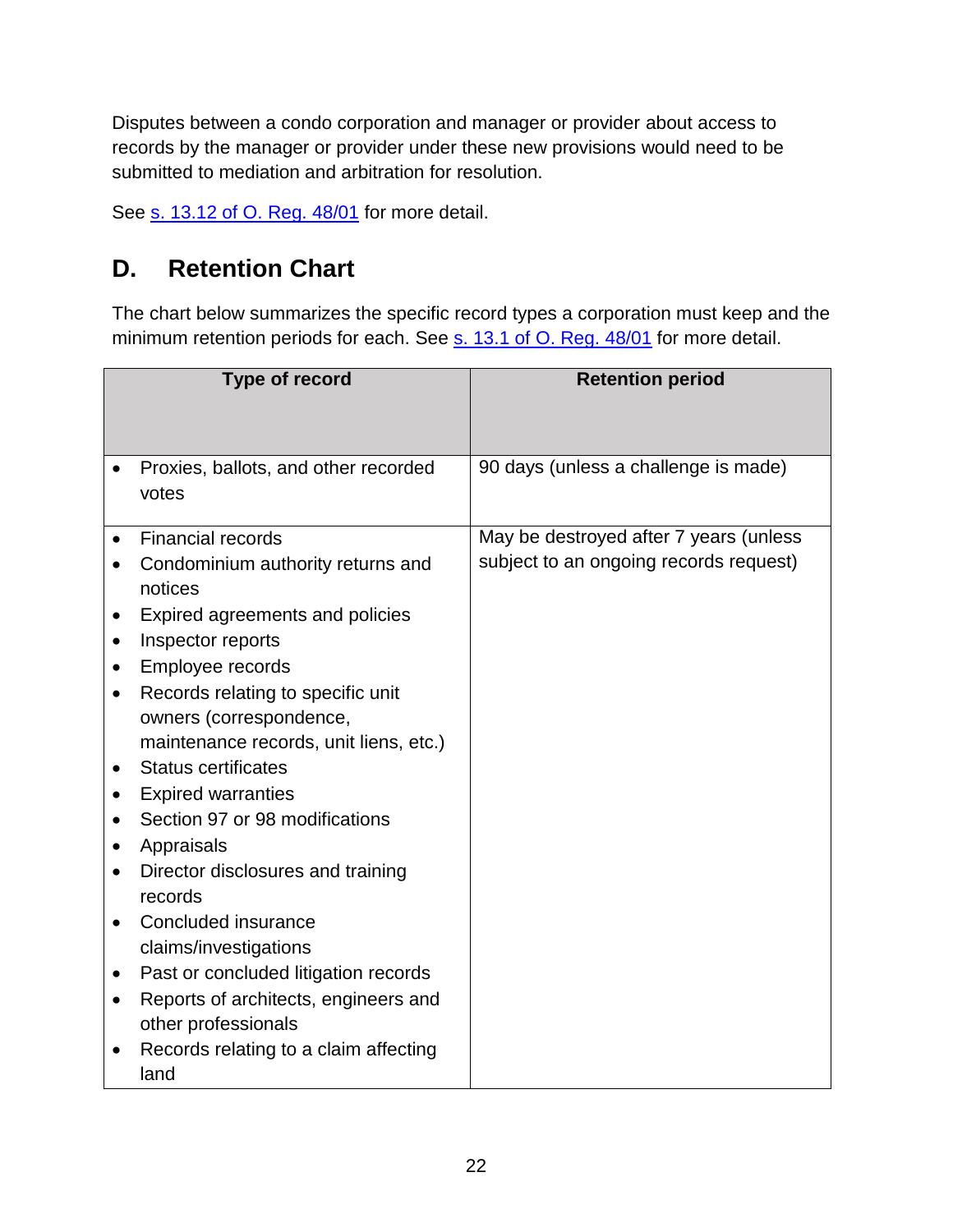| Type of record                                                                                                                                                                                                                                                                                                                                                                                                                 | <b>Retention period</b>                                                                                                                |
|--------------------------------------------------------------------------------------------------------------------------------------------------------------------------------------------------------------------------------------------------------------------------------------------------------------------------------------------------------------------------------------------------------------------------------|----------------------------------------------------------------------------------------------------------------------------------------|
|                                                                                                                                                                                                                                                                                                                                                                                                                                |                                                                                                                                        |
|                                                                                                                                                                                                                                                                                                                                                                                                                                |                                                                                                                                        |
| Current or ongoing versions of:<br>Declaration, by-laws, rules<br>$\circ$<br>Agreements and insurance policies<br>$\circ$<br>Record of owners; record of leases<br>$\circ$<br>Warranties<br>$\Omega$<br>Records relating to litigations and<br>$\circ$<br>insurance claims/investigations<br><b>Meeting minutes</b><br>Drawings and plans<br><b>Turnover documents</b><br>Performance audits<br>Reserve fund studies and plans | Cannot be destroyed                                                                                                                    |
| All other records that a corporation is<br>required to maintain under s. 55 of the<br>Condominium Act                                                                                                                                                                                                                                                                                                                          | A period that a board determines is<br>necessary for the corporation to perform<br>its objects and duties or to exercise its<br>powers |

## <span id="page-23-0"></span>**V. Condo returns**

#### <span id="page-23-1"></span>**A. Types of returns and timing**

As of January 1, 2018, condo corporations are required to file four types of informational returns with the Registrar.

- 1. **Initial Return**: The initial return must be filed within 90 days after the declaration and description are registered and the condo corporation is first created. This applies to all corporations that are created on or after January 1, 2018.
- 2. **Turn-over Return**: The turn-over return must be filed within 90 days after the turn-over meeting is held and the owners elect a new board under s. 43 of the Condo Act. This applies to all corporations that hold turn-over meetings on or after January 1, 2018.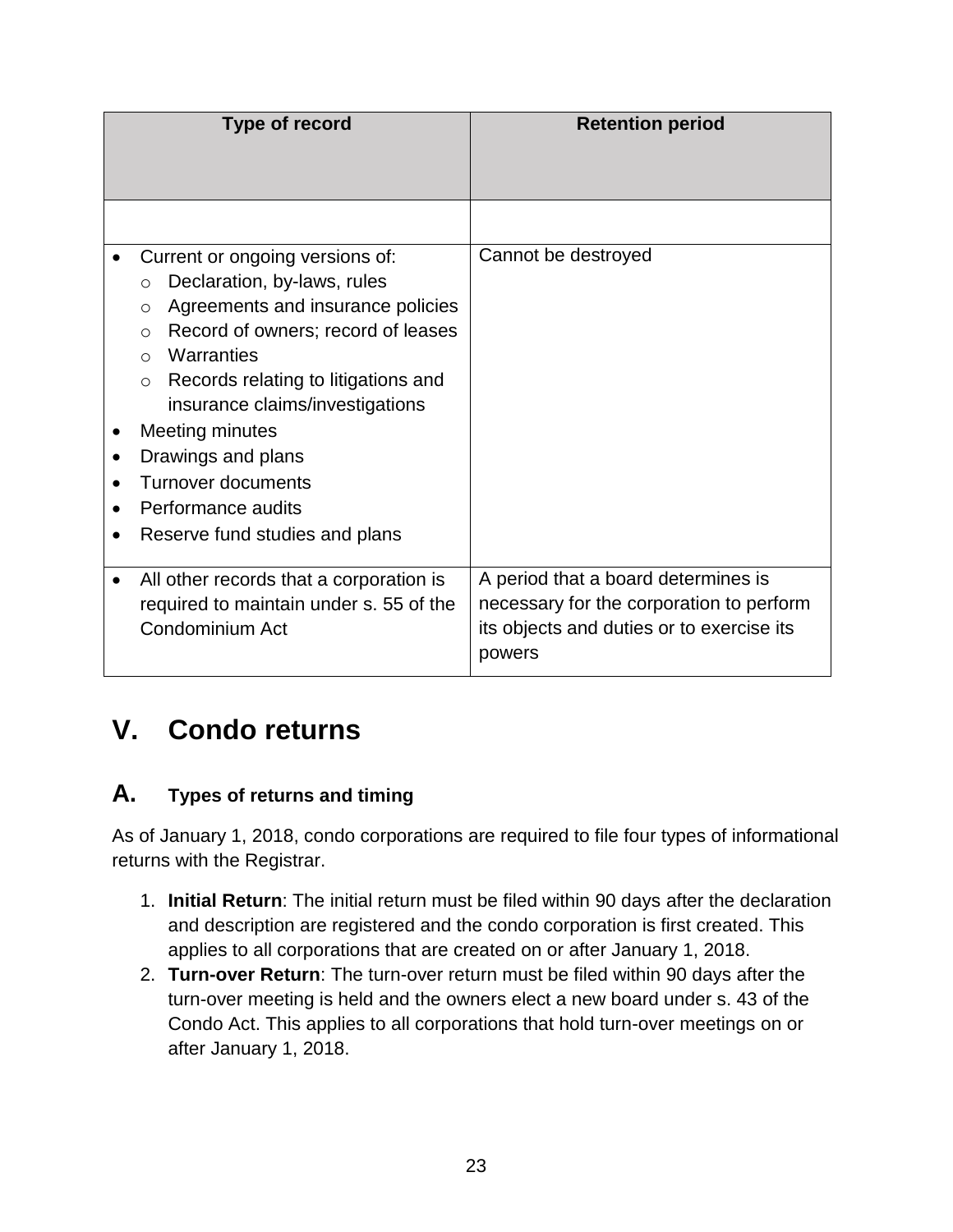- 3. **Transitional Return**: The one-time transitional return must be filed by condominium corporations created before January 1, 2018. This return must be filed by March 31, 2018.
- 4. **Annual Return**: The annual return is filed annually by all condo corporations in the province. In most cases, it must be filed between January 1 and March 31 of each year.

#### <span id="page-24-0"></span>**B. Notices of change**

In addition to filing returns, corporations are required to file notices of change when certain information related to a return changes (for example, a change in the directors on the board of the corporation). All notices of change must be filed within 30 days of the change.

#### <span id="page-24-1"></span>**C. Information collected in the returns and notices of change**

The content for the returns and notices of change is summarized in the chart below. The information in the returns and notices of change would need to be current as of the date they are filed.

| #  | <b>Item</b>                  | <b>Type of Return</b> |              |              |                                                                  |        |  |
|----|------------------------------|-----------------------|--------------|--------------|------------------------------------------------------------------|--------|--|
|    |                              | <b>Initial</b>        | Turnover     | Annual       | <b>Transitional Notice of</b>                                    | Change |  |
| 1. | name of<br>declarant         |                       |              |              | $\checkmark$ (if no<br>turn-over<br>meeting<br>has been<br>held) |        |  |
| 2. | date of<br>registration      |                       |              | $\checkmark$ | $\checkmark$                                                     |        |  |
| 3. | date of turn-over<br>meeting |                       | $\checkmark$ |              |                                                                  |        |  |
| 4. | condo<br>corporation name    |                       | $\checkmark$ | $\checkmark$ | $\checkmark$                                                     |        |  |
| 5. | type of condo<br>corporation | $\checkmark$          | $\checkmark$ | ✓            | $\checkmark$                                                     |        |  |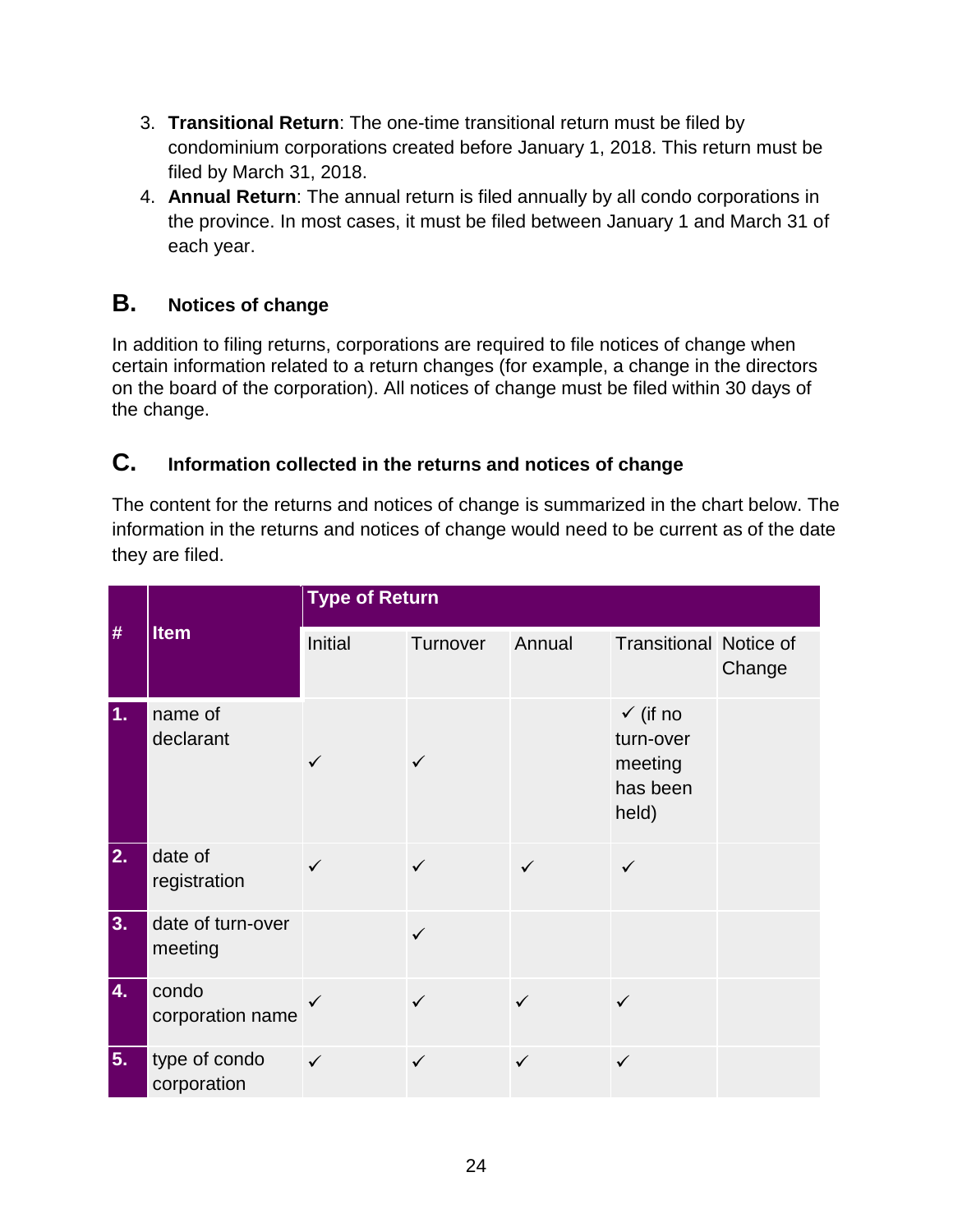|     | (standard,<br>common<br>elements, etc.)                                                                   |              |              |              |              |              |
|-----|-----------------------------------------------------------------------------------------------------------|--------------|--------------|--------------|--------------|--------------|
| 6.  | condo<br>corporation's<br>address for<br>service                                                          | ✓            |              | ✓            | ✓            |              |
| 7.  | email address<br>(optional)                                                                               | $\checkmark$ | $\checkmark$ | $\checkmark$ | $\checkmark$ | ✓            |
| 8.  | municipal<br>address<br>contained in the<br>corporation's<br>declaration, if<br>any                       | ✓            | ✓            | $\checkmark$ | ✓            |              |
| 9.  | names of<br>directors, and<br>effective date of<br>director's election<br>or appointment                  | $\checkmark$ | ✓            | ✓            |              |              |
| 10. | Total number of<br>units<br>*not applicable<br>for Common<br><b>Elements Condo</b><br>Corporations        | $\checkmark$ | ✓            |              |              |              |
| 11. | Total number of<br>voting units<br>*not applicable<br>for Common<br><b>Elements Condo</b><br>Corporations | $\checkmark$ | ✓            | ✓            | ✓            |              |
| 12. | In the case of<br>Common                                                                                  | $\checkmark$ | $\checkmark$ | $\checkmark$ | $\checkmark$ | $\checkmark$ |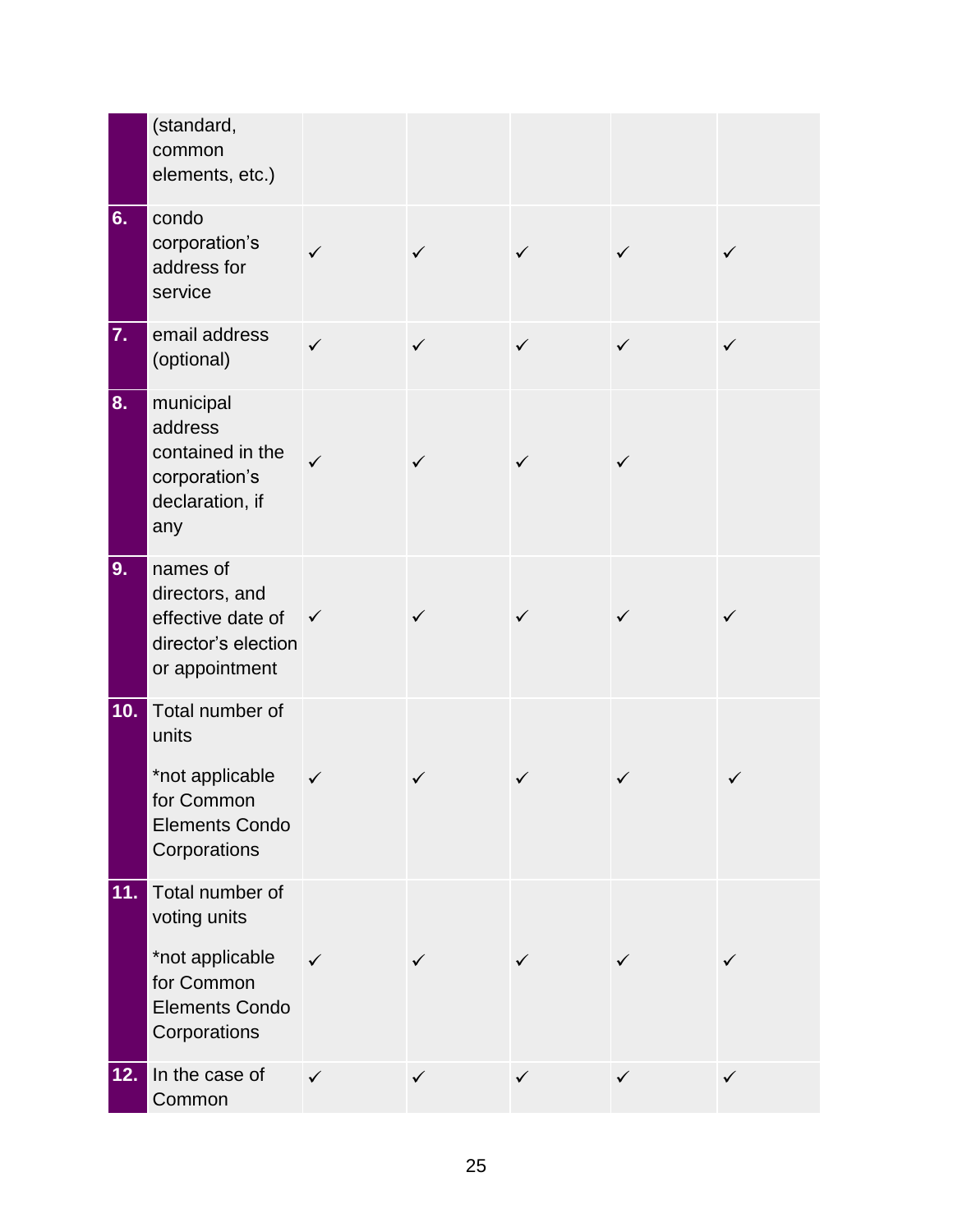|     | <b>Elements Condo</b><br>Corporations:<br>maximum<br>number of votes<br>that could be<br>counted at a<br>meeting of<br>owners |   |   |              |               |                          |
|-----|-------------------------------------------------------------------------------------------------------------------------------|---|---|--------------|---------------|--------------------------|
| 13. | name and<br>address for<br>service of condo<br>manager and<br>management<br>firm, if any                                      |   | ✓ | ✓            |               |                          |
| 14. | start and end<br>dates of the<br>corporation's<br>fiscal year                                                                 | ✓ |   | ✓            | ✓             |                          |
| 15. | date of last AGM                                                                                                              |   |   | $\checkmark$ | $\checkmark$  |                          |
| 16. | Information about<br>court-appointed<br>administrator, if<br>any                                                              |   |   | $\checkmark$ |               |                          |
| 17. | Information about<br>court-appointed<br>inspector, if any                                                                     |   |   | $\sqrt{ }$   | $\mathcal{L}$ | $\overline{\mathcal{L}}$ |
| 18. | Termination of<br>the condo<br>corporation in<br>certain cases                                                                |   |   |              |               | ✓                        |